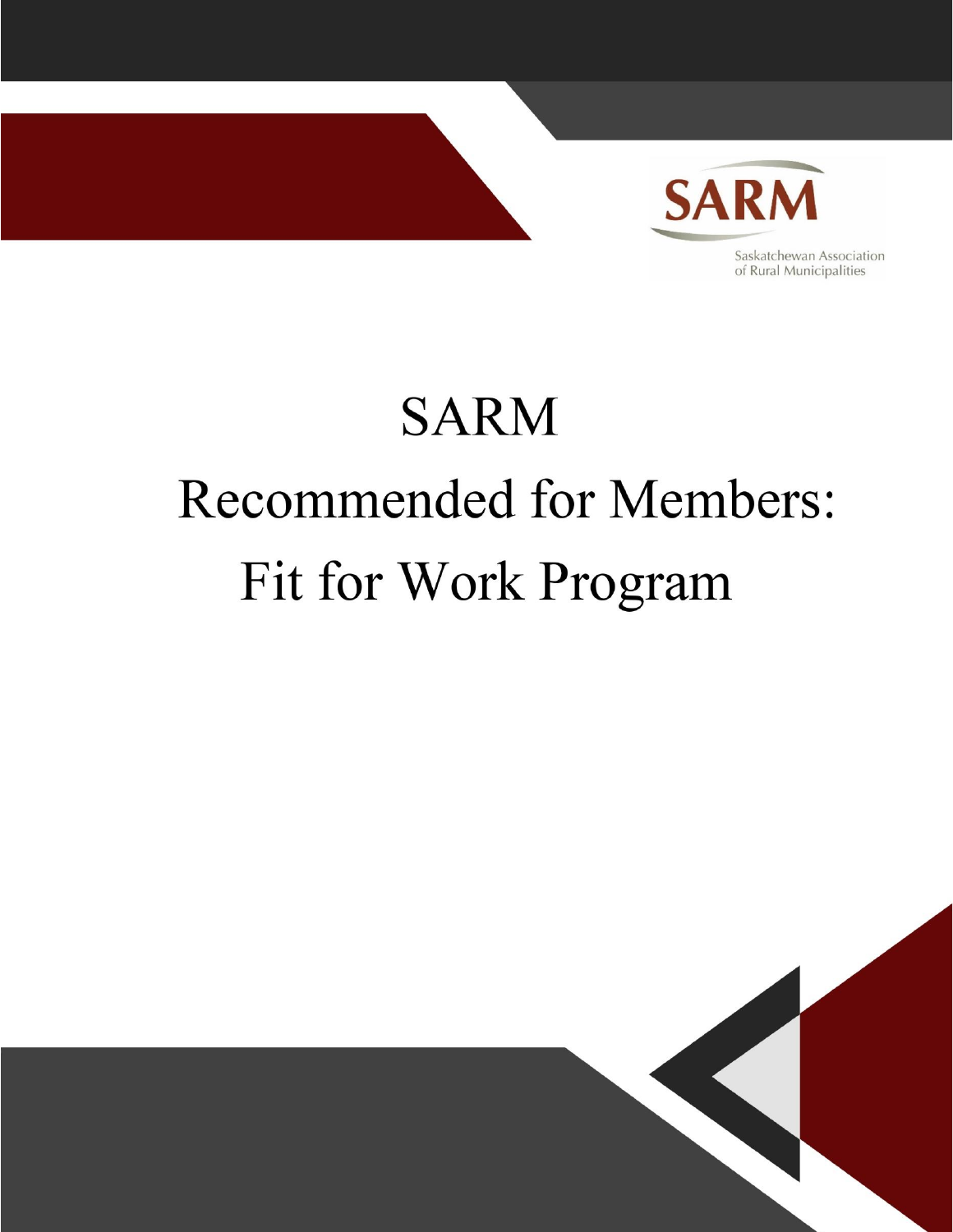### Opening statement from SARM

SARM champions the value of rural Saskatchewan. We understand the integral role of municipal government in creating healthy and vibrant rural communities in our province, and we want to help our members achieve their full potential. We are responding to what we've heard from our RMs … so we've invested in a Fit for Work Program to serve as a template for your use.

### Disclaimer

The content in this video and Fit for Work Program is provided for general information purposes only and does not constitute legal advice. You are advised to seek your own legal counsel regarding any specific legal issues. We are providing a recommended Fit for Work Program based on good practices at the time of publishing. We encourage you to stay current with good practices and legal precedents related to the topics in this program. SARM does not warrant or guarantee this program.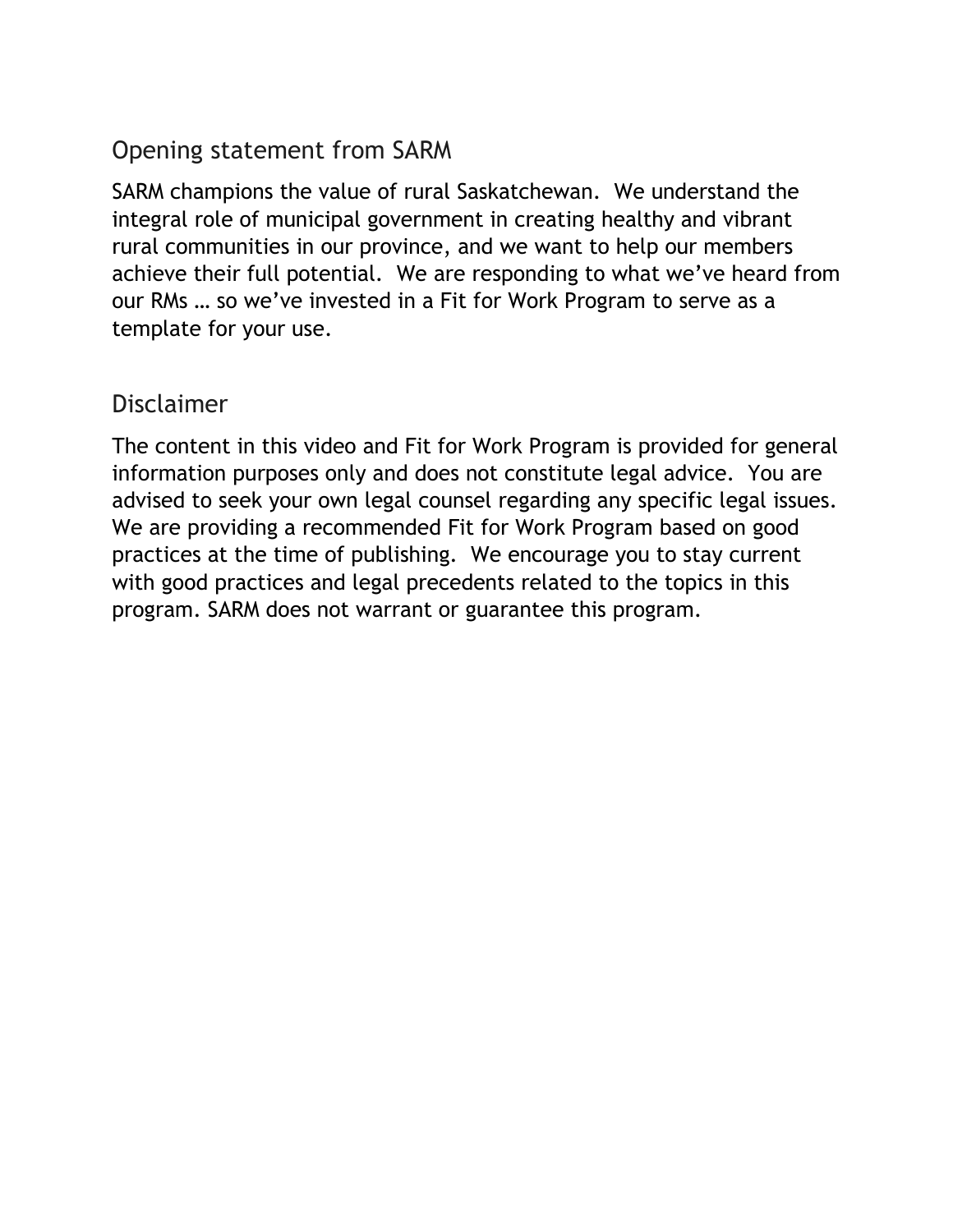| <b>Fit for Work Program</b> | <b>Effective Date:</b> | Page: |
|-----------------------------|------------------------|-------|
| Department                  |                        |       |
| <b>File Location</b>        |                        |       |

# Contents

| Joint Occupational Health and Safety Committees / Safety Representatives  7        |
|------------------------------------------------------------------------------------|
|                                                                                    |
| I: Assessment for Safety Sensitive Positions and Physically Demanding Positions  8 |
|                                                                                    |
|                                                                                    |
|                                                                                    |
|                                                                                    |
|                                                                                    |
|                                                                                    |
|                                                                                    |
|                                                                                    |
|                                                                                    |
|                                                                                    |
|                                                                                    |
|                                                                                    |
|                                                                                    |
|                                                                                    |
|                                                                                    |
|                                                                                    |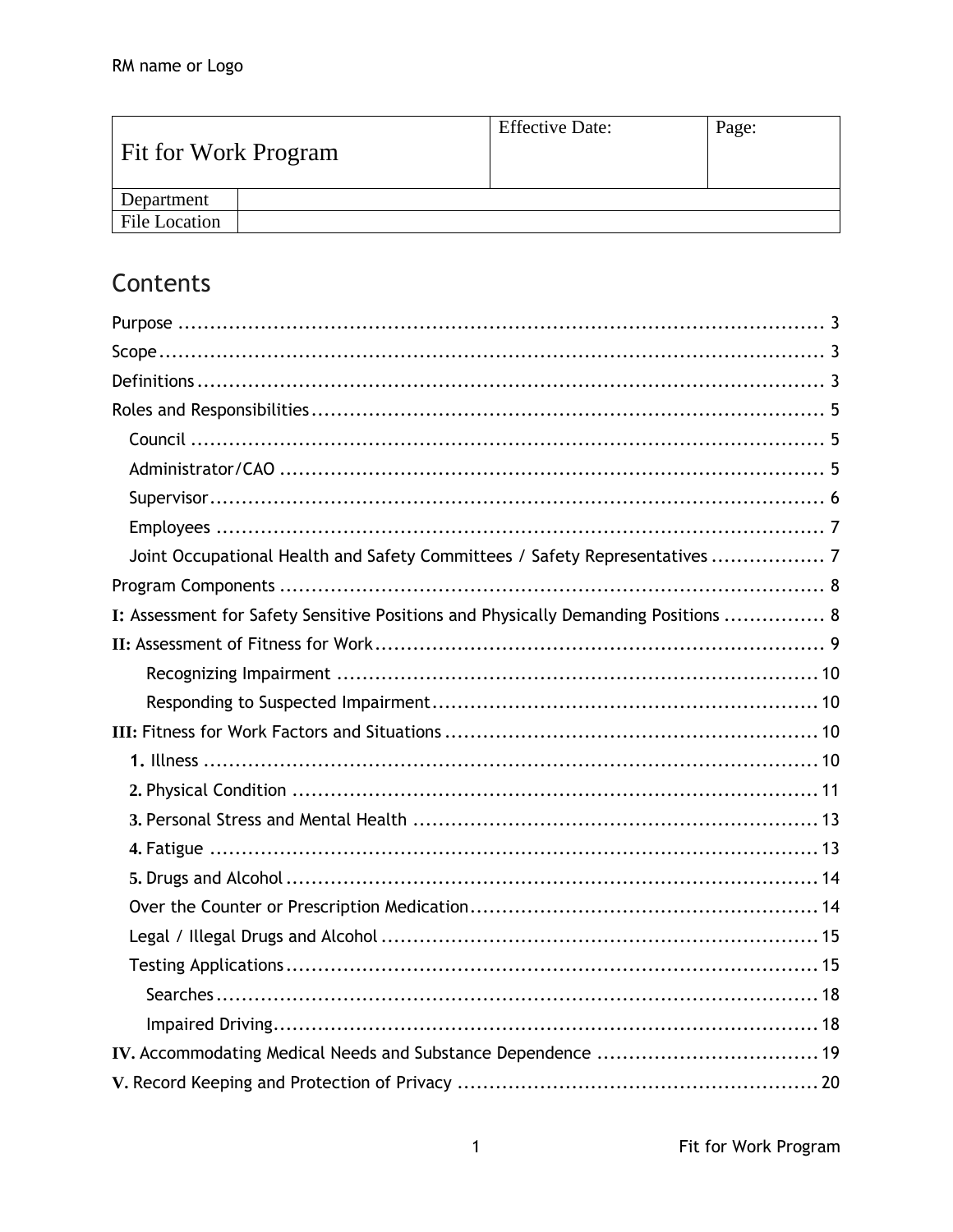| APPENDIX A - Decision Determination of Safety Sensitive Positions and Physically Demanding |  |
|--------------------------------------------------------------------------------------------|--|
|                                                                                            |  |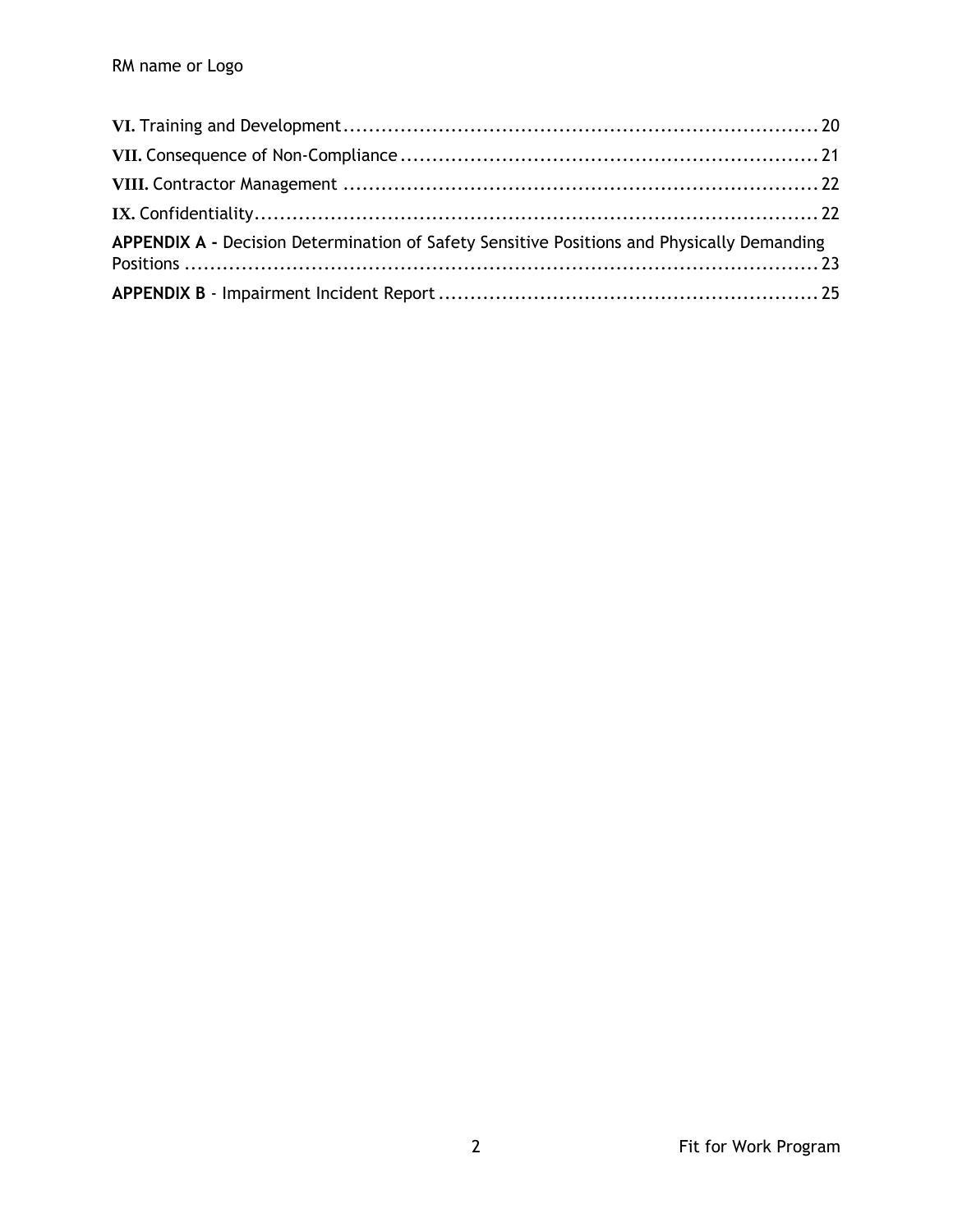# <span id="page-4-0"></span>Purpose

**RM name** is committed to providing safety at work. Our Fit for Work Program has many applications, and we have designed it in order to strengthen our commitment to safe and efficient operations. For *RM name***,** it means that all employed here can safety do a specific job or task, and takes into considerations the individual's state and that they are fit for work and do not have an impairment, which could result in injury, illness, or damage to self or others. When this state may lead to an injury, illness, or incident, especially with **Safety Sensitive Positions,** the *RM name* will ensure that our program is followed for prevention.

*RM name*, in collaboration with our Joint Occupational Health and Committee / Safety Representative, have reviewed the operational, social, medical, and ethical aspects of instituting this program in Saskatchewan, and has a vital interest in maintaining safe, healthy, and effective conditions for all. This program will provide a framework for dealing with difficult and often sensitive issues, and believes that early intervention in such situations can assist individuals to deal with a situation which may otherwise place a risk to their and others' health, safety, and employment.

### <span id="page-4-1"></span>Scope

This program applies to all *RM name* staff and contractors. Parts of the program may only apply to people employed in Safety Sensitive Positions or post incidents, such as requirements of medial assessments, physical ability testing and / or drug testing.

# <span id="page-4-2"></span>Definitions

**Alcohol –** beverage alcohol which is designed and manufactured for human consumption

*RM name* **Business** – refers, but is not limited to, all activities undertaken by individuals in the course of the *RM name's* operations, whether conducted on or off *RM name* premises

*RM name* **Property** – any land, building, or property owned, leased, or occupied by the *RM name* and any motor vehicle or container, owned, leased, rented, or used by the *RM name* or any private motor vehicle used in the course of *RM name* Business

*RM name* **Driver** – includes those individuals whose duties involve driving an *RM name* vehicle as defined under *RM name* Property

**Drug –** for the purpose of this policy, a Drug is any substance, including alcohol, legal drugs, illicit drugs, or medications in which the use has the potential to change or adversely affect a person's physiological and/or psychological state. Drugs of concern are those that potentially inhibit a person's ability to perform their job safely and productively. Specific drugs of concern include but are not limited to Alcohol, Marijuana, Cocaine, Opiates, Phencyclidine, Amphetamines, Barbiturates, Benzodiazepines, Synthetic Opiates, Propoxyphene and Buprenorphine.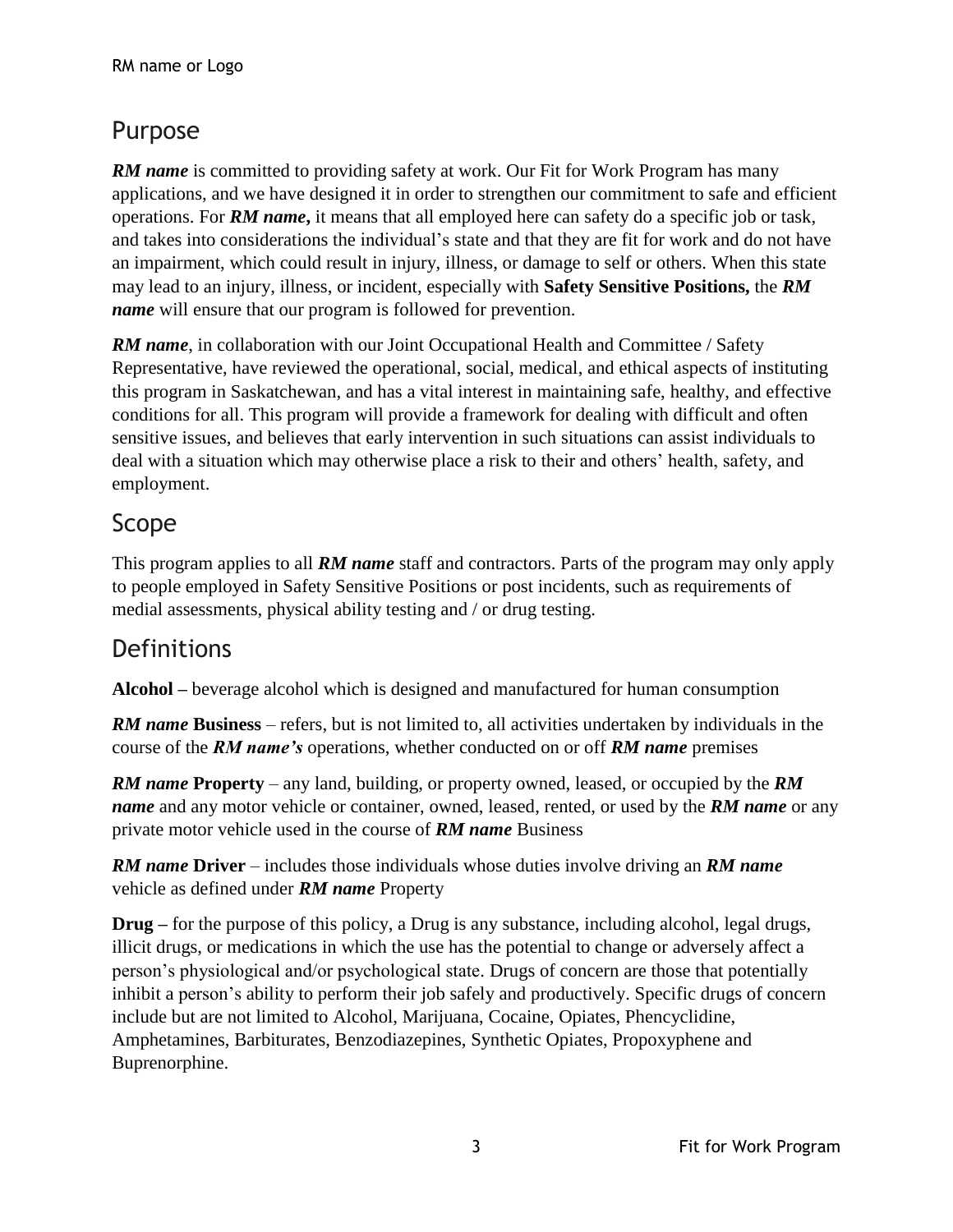#### **EFAP – Employee and Family Assistance Program –** *reference specific program and title here.*

**Fit for Work** – means that an individual is in a state – physical, mental, and emotional – which enables the individual / employee to perform assigned tasks competently and in a manner which does not compromise or threaten the safety or health of themselves or others. Final determination of "Fit for Work" is based on the opinion of the supervisor, and where appropriate in conjunction with other assessment procedures.

**Impairment** is a state of reduced competence, or reduced or weakened physical or mental state, ability, or condition. A variety of conditions and substances that impact the normal ability to work safely can come from many sources including fatigue, stress, use of alcohol, illicit drugs, and prescribed and / or over the counter medications.

Impairment can vary depending on cause, but can include:

- Inability to concentrate;
- Inability to think clearly and make decisions;
- Dizziness and / or drowsiness;
- Disorientation and confusion:
- Slowed reaction times and lack of coordination; and
- Increase in anxiety or panic attacks.

As defined by the Canadian Human Rights Commission, symptoms can be an "odor of alcohol or drugs, glassy or red eyes, unsteady gait, slurring and poor coordination".

**Incident** – an event which intentionally or unintentionally causes or may have caused injury or damage.

**On the job** – is defined as any time while on *RM name* Property whether on or off duty or off *RM name* Property while performing *RM name* Business.

**Positive** – a positive test means different things for different substances.

- A positive Alcohol test means a blood alcohol concentration is equal to or greater than 20 milligrams of Alcohol in 100 milliliters of blood. Blood alcohol concentration which is confirmed at 40 milligrams will be considered a violation of this policy.
- A positive Drug test means that the quantitative levels in the body are over the approved cutoff levels as set out by the Canadian Federal Government and monitored by the Substance Abuse and Mental Health Services Administration, HHS Laboratories.

**Supervisor –** the general term used to mean the position of authority. For the most part this will refer to the *RM name* Administrator, or Chief Administrator Officer (CAO), but it could also mean other positions of authority, such as Foreman. In situations where the Administrator/CAO is subject to a "fit for work" assessment, reasonable suspicion, etc., then the term supervisor would refer to the Reeve.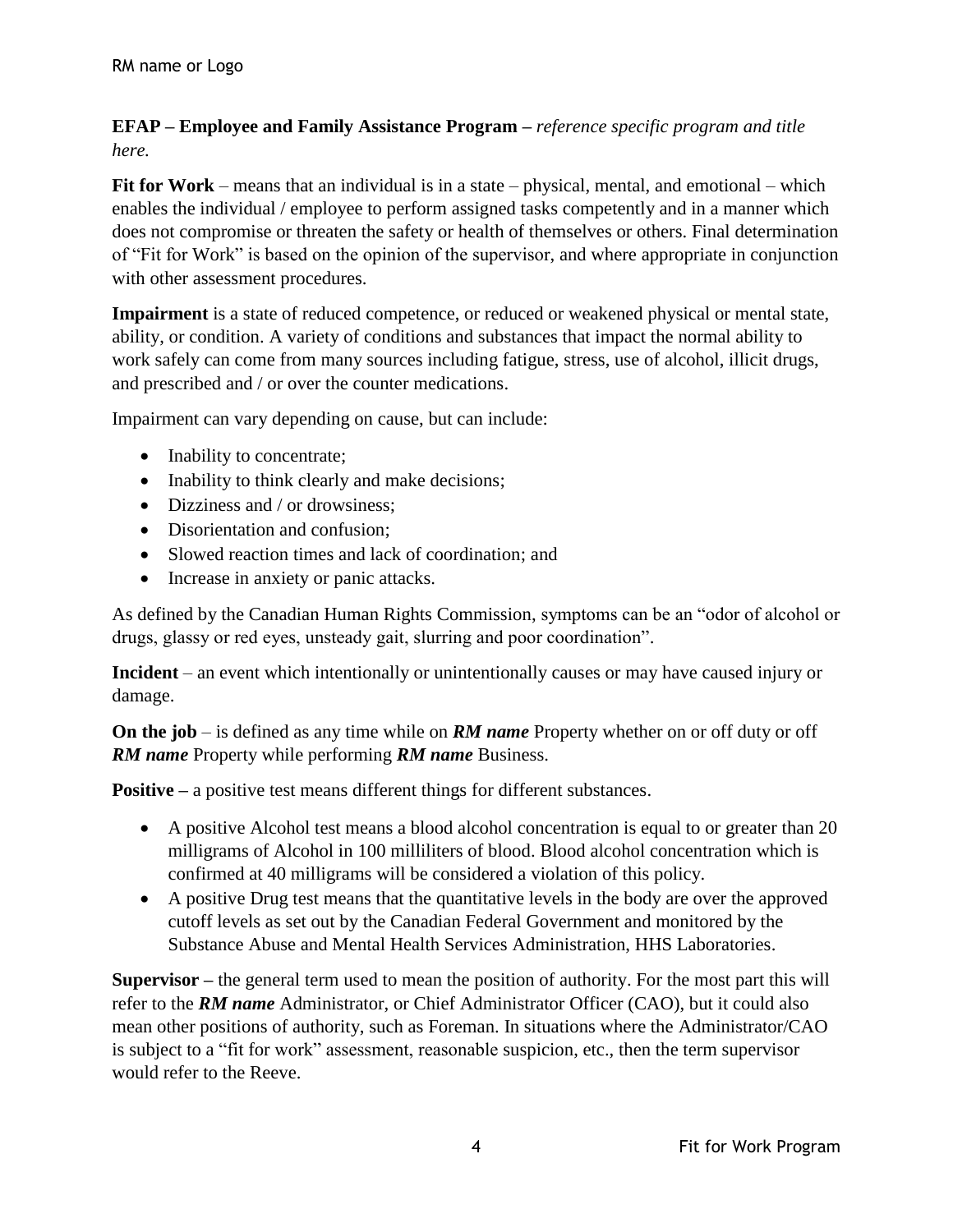**Safety Sensitive Position** – is one in which incapacity, substandard performance, or failure to follow applicable instructions, codes, or guidelines could result in risk of injury to the individual, others, or the environment and which depends on alertness, quickness of response, soundness of judgment, mental acuity, and accuracy of coordination of multiple muscle functions in order to safely and properly carry out the assigned task. This definition includes all individuals who are required to rotate through or within a safety sensitive area.

Safety Sensitive Positions are positions that which "if not performed in a safe manner, can cause direct and significant damage to property and / or injury to the individual, others around them, the public and / or the immediate environment" (Canadian Human Rights Commission).

**Substance Abuse Professional – SAP** – has a role to determine whether or not an individual has a dependency or abuse problem and requires assistance to overcome such problems.

**Testing** – should always be considered on a case by case basis, and is under the protection of Canadian Charter of Rights and Freedoms. This means the employer must have a reasonable suspicion an employee is impaired before they can request a drug or alcohol test. (Saskatchewan Human Rights Commission Drug and Alcohol Testing – A General Guide). Testing is generally permissible where the position is safety sensitive, where there is a reasonable cause to believe that an accident was the result of an employee being under the influence of drugs or alcohol or testing is a part of a return to work program which also recognizes that relapse is common and a part of the dependence disability. Alcohol testing by breathalyzer accurately measures present alcohol impairment and is minimally intrusive. Drug testing does not test present impairment, just identifies drugs present in the body.

# <span id="page-6-0"></span>Roles and Responsibilities

<span id="page-6-1"></span>Council

- To provide a safe work environment and take all reasonable precautions to protect the health and safety of individuals and others in the workplace.
- Through this program, take reasonable precautions to ensure all individuals on its sites are in a fit state to work so as to minimize risk to themselves and others.
- Will ensure *RM name* -wide implementation through the Administrator/CAO.
- Will ensure adequate resources are allocated for the education, training, counselling, and other requirements of the program within the *RM name's* operations.
- Will provide appropriate assistance to individuals with issues through the Employee and Family Assistance Program (EFAP) in a manner that places priority on confidentiality, fairness, and respect for the individual.

#### <span id="page-6-2"></span>Administrator/CAO

- Ensure the adoption, implementation, and application of the Fit for Work Program
- Work with supervisors to determine Safety Sensitive Positions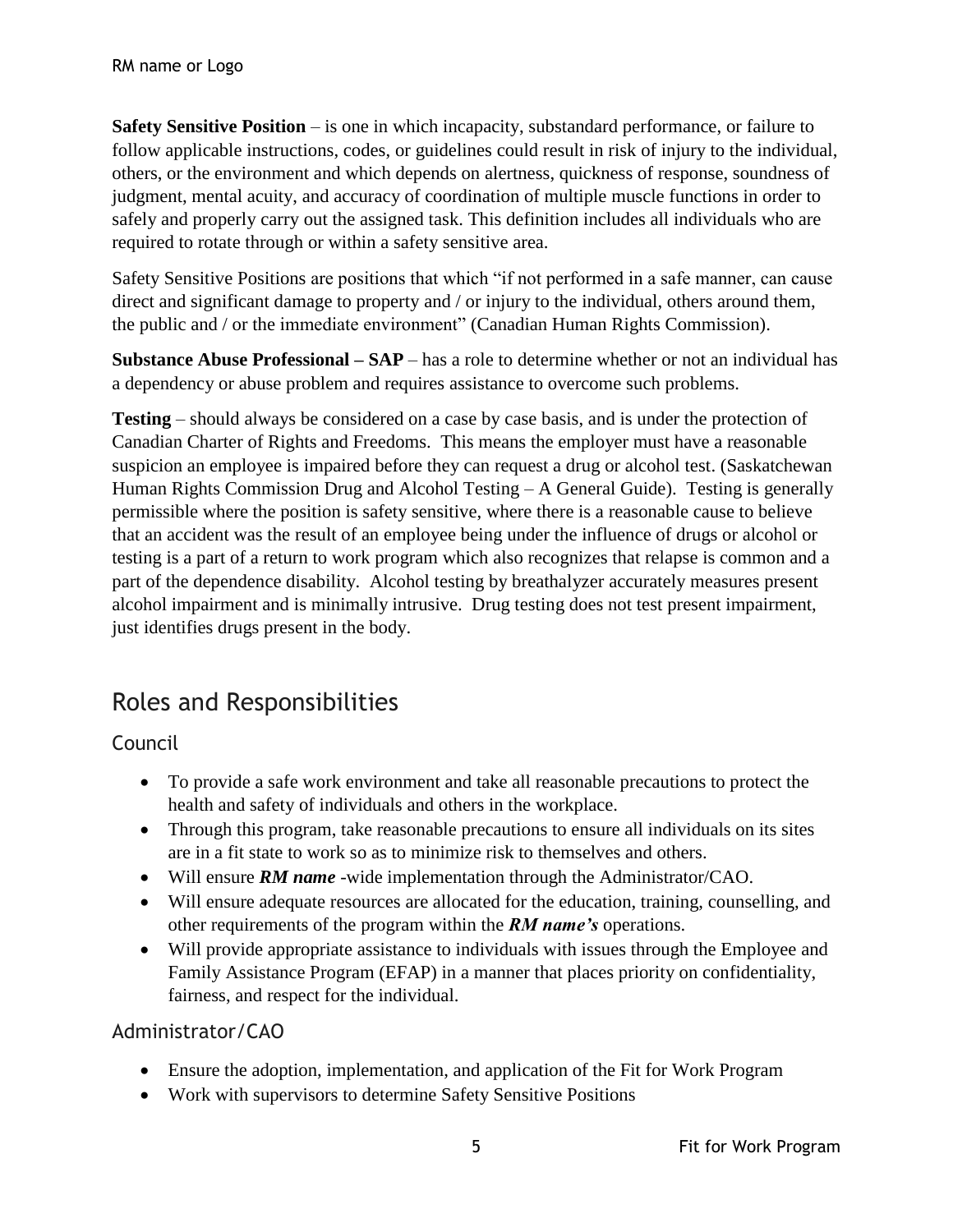- Leadership lead by example. Be fit to do the job and follow the do's and don'ts of the Fit for Work Program and work to ensure all individuals in their area of responsibility understand and comply with the program requirements
- Implementation arrange for supervisors to be trained in, implement, and apply this program
- Provision of resources provide adequate resources for education, training, counselling and other requirements of the program
- Consistent application ensure fair and consistent application of the program. In particular, individuals who seek assistance with not be disadvantaged and their employment rights will be safeguarded
- Confidentiality establish and maintain appropriate procedures and facilities so that sensitive medical and other personal information is safeguarded
- Coordinate the Workplace Hazard and Risk Assessment Process to include Safety Sensitive Positions and Physically Demanding Job inclusions
- Foster active participation and cooperation working with supervisors and individuals to raise concerns and work to a safe demonstration of fitness for work
- Will guide all consequences of non-compliance including discipline

#### <span id="page-7-0"></span>Supervisor

- Leadership lead by example. Be fit to do the job and follow the do's and don'ts of the Fit for Work Program and work to ensure all individuals in their area of responsibility understand and comply with the program requirements
- Implementation lead the effective implementation of the program, adherence to the program, and review of the program application and effectiveness in their area of responsibility
- Foster active participation and cooperation implement and manage the program in a way that encourages individuals to raise concerns about their own or other individuals' fitness for work
- Application of the program ensure that the program is applied fairly and consistently. They will ensure that individuals who seek assistance will not be disadvantaged and that all employment rights will be safeguarded
- Compliance with program training requirements being responsible for facilitating individual's complacence with the training requirements
- Assessment of fitness for work making the assessment at both the start of work and throughout the work period were appropriate and practical
- Action required when an individual is unfit for work taking prompt and appropriate action whenever they believe that any individual is not capable of working in a safe and effective manner. This includes documenting occasions when an individual is not fit for work or when performance is affected or unsatisfactory, providing effective feedback to the individual concerning their performance or safety and assisting the individual to access support and assistance such as the EFAP program
- Confidentiality following all requirements with respect to confidentiality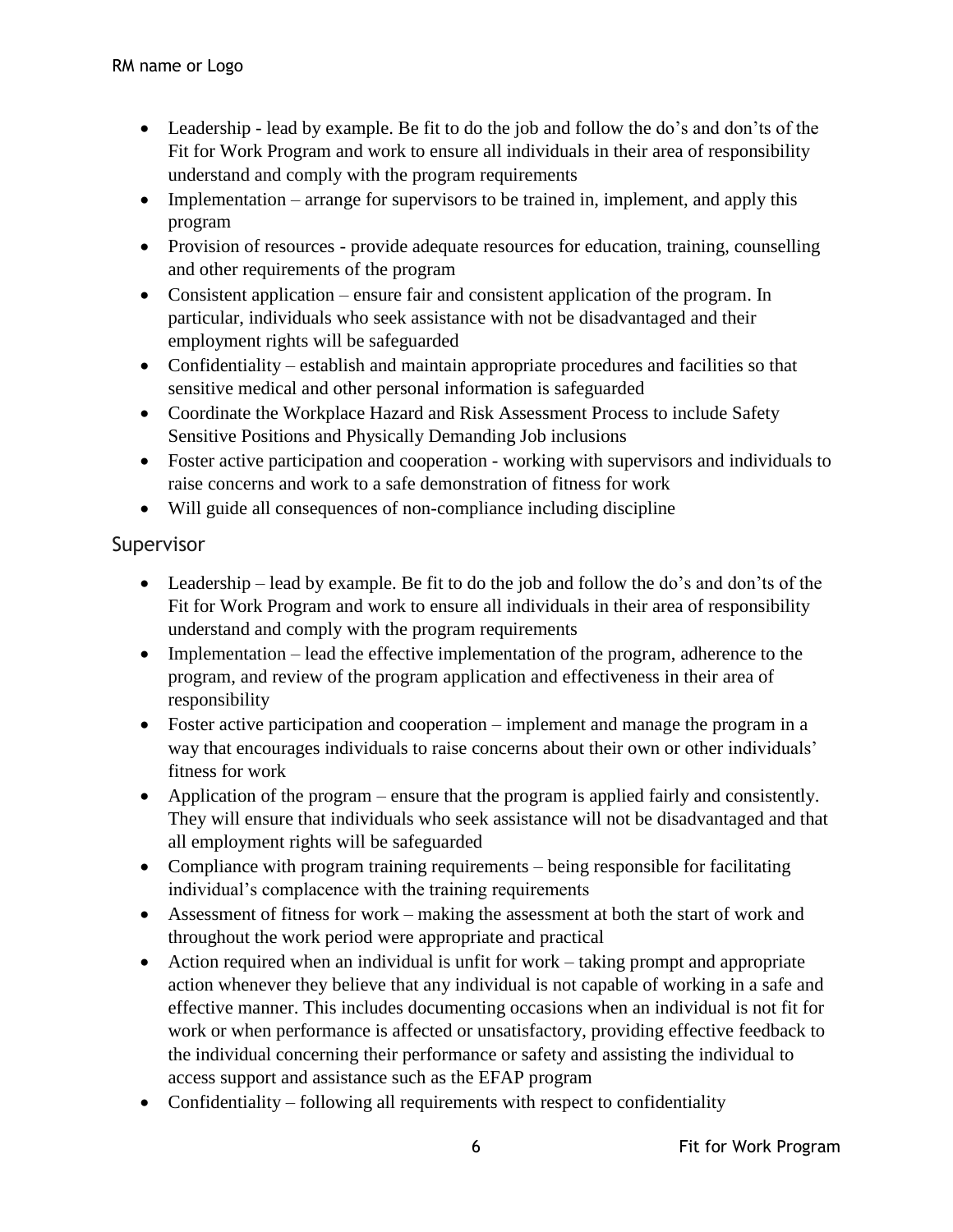#### <span id="page-8-0"></span>Employees

- Each is responsible for their own health and safety at work and must avoid adversely affecting their health and safety and the health and safety of any other individual
- Report for work in a fit condition each must be fit for work when they present for work and must be able to carry out their duties without risk to themselves or others
- Demonstrate fitness for work upon request an individual must, if requested by a supervisor, satisfactorily demonstrate that they are fit for work
- Each must self-disclose to their supervisor, or not attend work, if they believe they are impaired or unfit for work
- If an individual has a medical condition that could affect their fitness for work, that individual must inform their supervisor of the likely impact of the medical condition on their fitness for work. Where appropriate, a medical certificate must be provided by the individual to their supervisor
- Appropriate use of medication. Individuals are required to:
	- o Discuss with the prescribing medical practitioner the inherent requirements of their job and the likely impact of any medication on their safety or fitness for work; and
	- o Take any medication strictly in accordance with the medical practitioner's, pharmacist's, or manufacturer's recommendations.
- Notification of breaches in the Fit for Work Program all individuals must notify their supervisor of any situation in which the program may have been breached and this includes:
	- o Any situation in which other individuals may be unfit for work;
	- o The unauthorized possession or consumption of drugs or alcohol on site or during the work period by another individual; and
	- o Any other apparent breaches of the program.
- If impairment is suspected, the individual is to sign the consent and participate in either any on site or third-party testing.

<span id="page-8-1"></span>Joint Occupational Health and Safety Committees / Safety Representatives

- Leadership lead by example. Be fit to do the job and follow the do's and don'ts of the Fit for Work Program
- Participate in development participate in the Workplace Hazard and Risk Assessment Process to include Safety Sensitive Positions and Physically Demanding Job inclusions or in the determination of Safety Sensitive Positions and Physically Demanding Jobs, and in the preparation of and regular review and revision of the Fit for Work Program
- Foster active participation and cooperation communicate the program components and responsibilities in such a way that encourages individuals to participate. Work with all supervisors, and individuals to raise concerns and work to a safe demonstration of fitness for work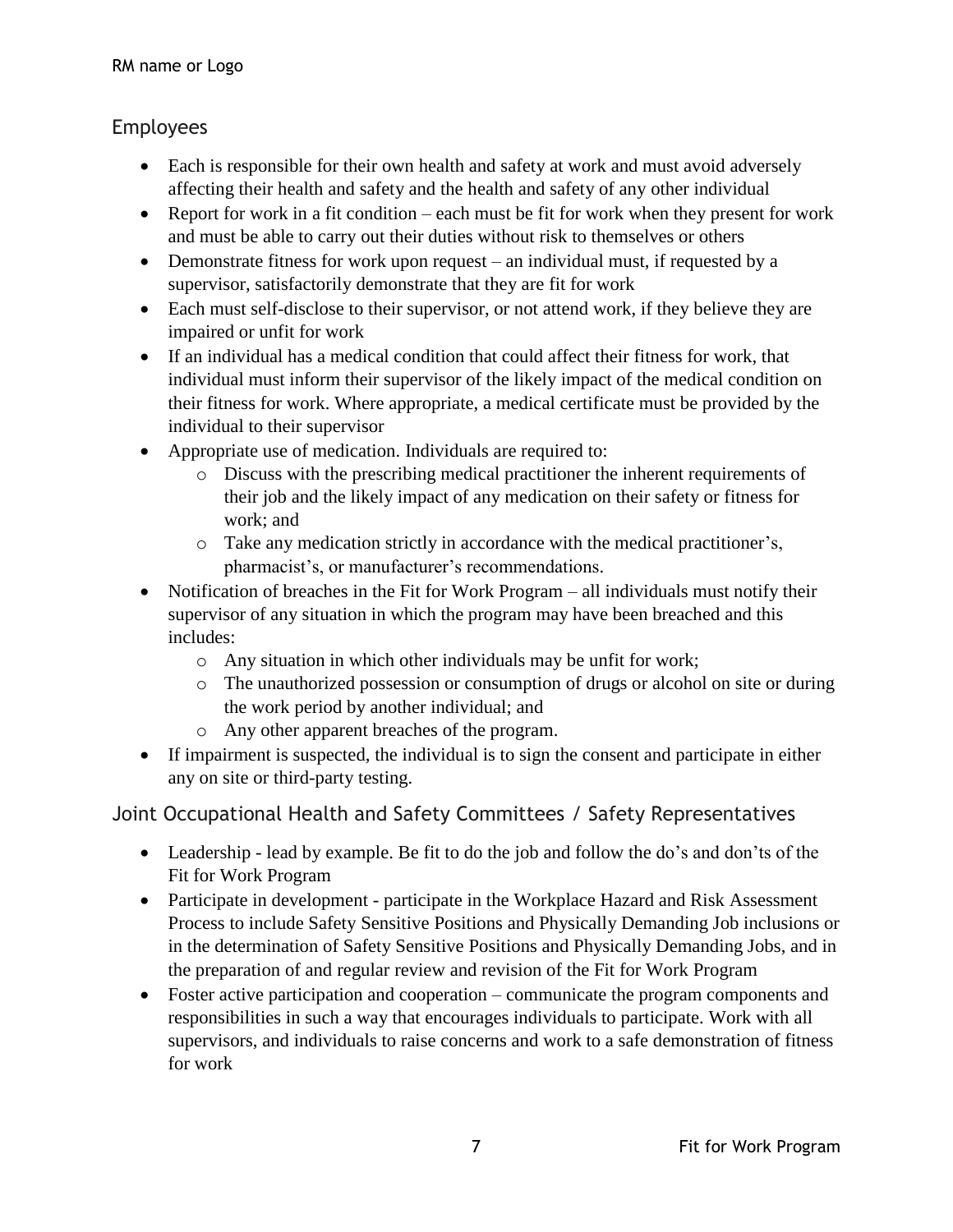• Program training participation and resource provision – being involved in the training programs and provision of information about the Fit for Work Program and other support programs such as the EFAP program

### <span id="page-9-0"></span>Program Components

All *RM name* individuals must be fit for work during the time they are at work.

This program is made up of two parts,

I. Determining Safety Sensitive Positions or Physically Demanding Positions II. Assessment of Fitness for Work

To establish fitness for work, an organizational and medical and / or other professional determination is made of the physical and psychological capability of an individual to safely and acceptably perform assigned duties without limitations.

This determination is made considering job demands and potential job exposures.

## <span id="page-9-1"></span>**I:** Assessment for Safety Sensitive Positions and Physically Demanding Positions

An assessment is done to determine Safety Sensitive Positions and Physically Demanding Positions or tasks that require specific physical requirements either due to injury experience (e.g. repeated heavy lifting where engineering controls are not feasible) or government standards (e.g. respirator wearing appropriateness), in conjunction with the Workplace Hazard and Risk Assessment Program.

With each position or task that is defined as Safety Sensitive, the following would need to be taken into consideration:

- Clear, direct, and immediate connection between the individual's job duties and a safety risk / potential for harm;
- Immediacy of threat posed by an impaired induced mistake or failure in performance;
- That an error committed could have a negative impact on others' health and safety including the public;
- Operation of heavy equipment or equipment around the public, including commercial vehicle operators;
- Maintenance of equipment that if malfunctioned could cause immediate threat causing human harm or environmental harm; and
- Handling of hazardous substances.

The forms in [Appendix A](#page-24-0) will be used on each occupation or position within the *RM name* to determine Safety Sensitive Positions and Physically Demanding Positions.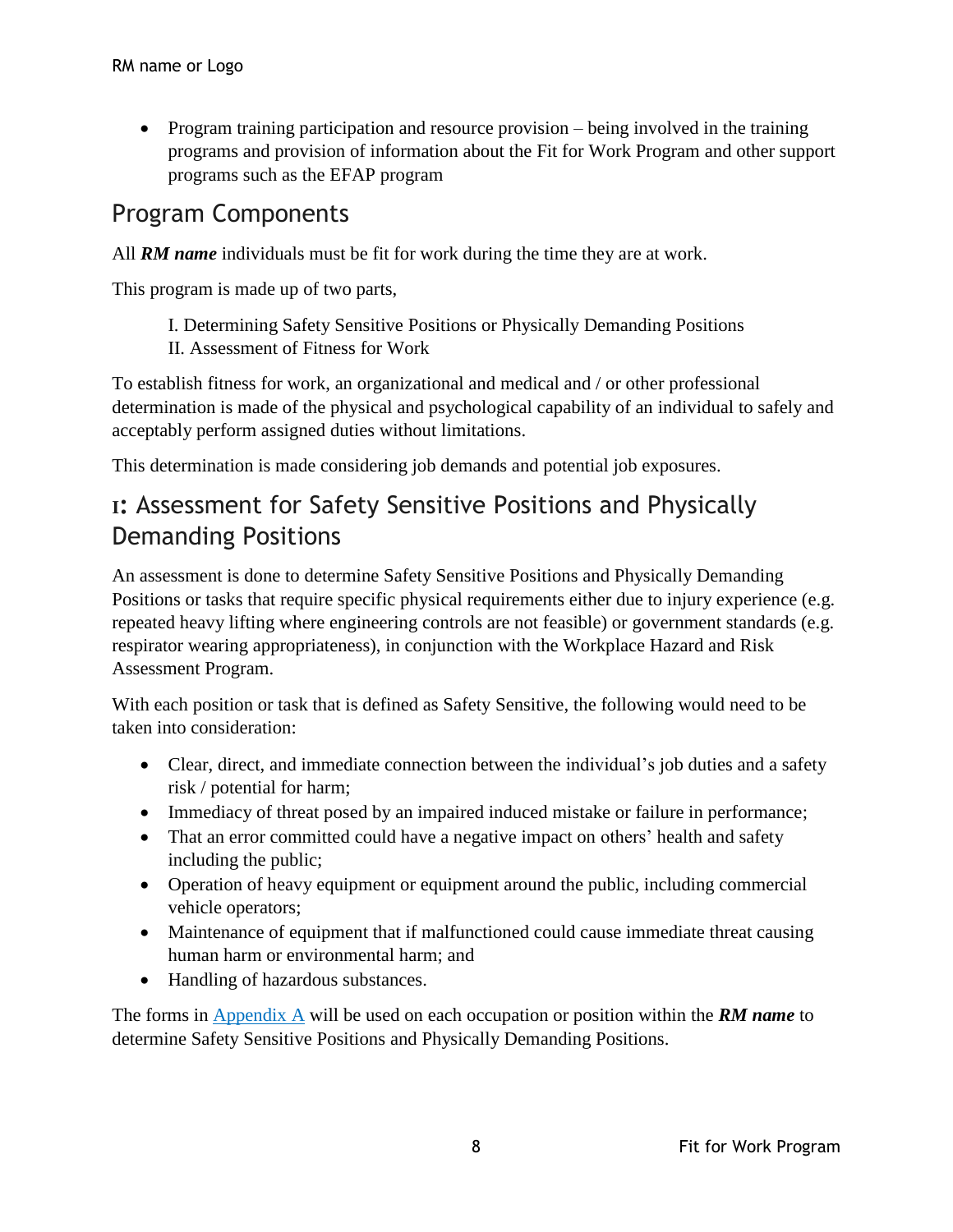A list of all Safety Sensitive Positions and Physically Demanding Positions from this process will be documented and reviewed by the Joint Occupational Health and Safety Committee / Safety Representatives.

The documented list will be kept by the Administrator/CAO and reviewed on a regular basis.

Any new or expanded job tasks or positions will go through the assessment process.

With each position identified as **Safety Sensitive,** education in hazards, risks, and control will include the Fit for Work Program information, and ensure that the individuals performing the tasks understand that it is safety sensitive, and how the aspects of the Fit for Work Program apply to them.

- Fitness for work factors would be the basis of additional training and understanding such as physical fitness, fatigue, stress, drugs, and alcohol.
- Self-reporting and proactive communication would be emphasized along with confidentiality and working together to ensure a safe and healthy work environment.
- Each Safety Sensitive Position will have a job hazard analysis documented.

With each task defined as **Physically Demanding**, the individuals performing the tasks need to understand the physical demands process and the need of function fitness or medical evaluation. Then a physical demands analysis for the positions will be conducted, documented, and provided to the medical practitioners performing the assessments.

- Physical demands analysis is to:
	- o Include an overall description of the job position, breakdown of each physical job task, information about the equipment and tools required, frequency and duration of each specific job task, objective measurements of weights, distances, heights, and forces associated with each job task, a description of environmental conditions, and personal protective equipment necessary.
- The physical demands analysis would not be finalized until it is verified by the *RM name* and employee representatives chosen.
- The physical demand analysis would be the foundation for a work functional fitness and / or medical evaluation that would provide comprehensive information in relation to an individual's physical fitness to understand if they can perform the tasks required within a job role, and establishing medical clearance to work in all safety sensitive roles.

### <span id="page-10-0"></span>**II:** Assessment of Fitness for Work

*RM name* will adopt the following Fitness for Work assessment methods:

- Individual self-assessment and reporting, including reporting of illness and other altered states, and self-testing for alcohol or drugs;
- Face to face discussions between supervisors and individuals at the start of and/or during the work period;
- Functional fitness and other medical assessments;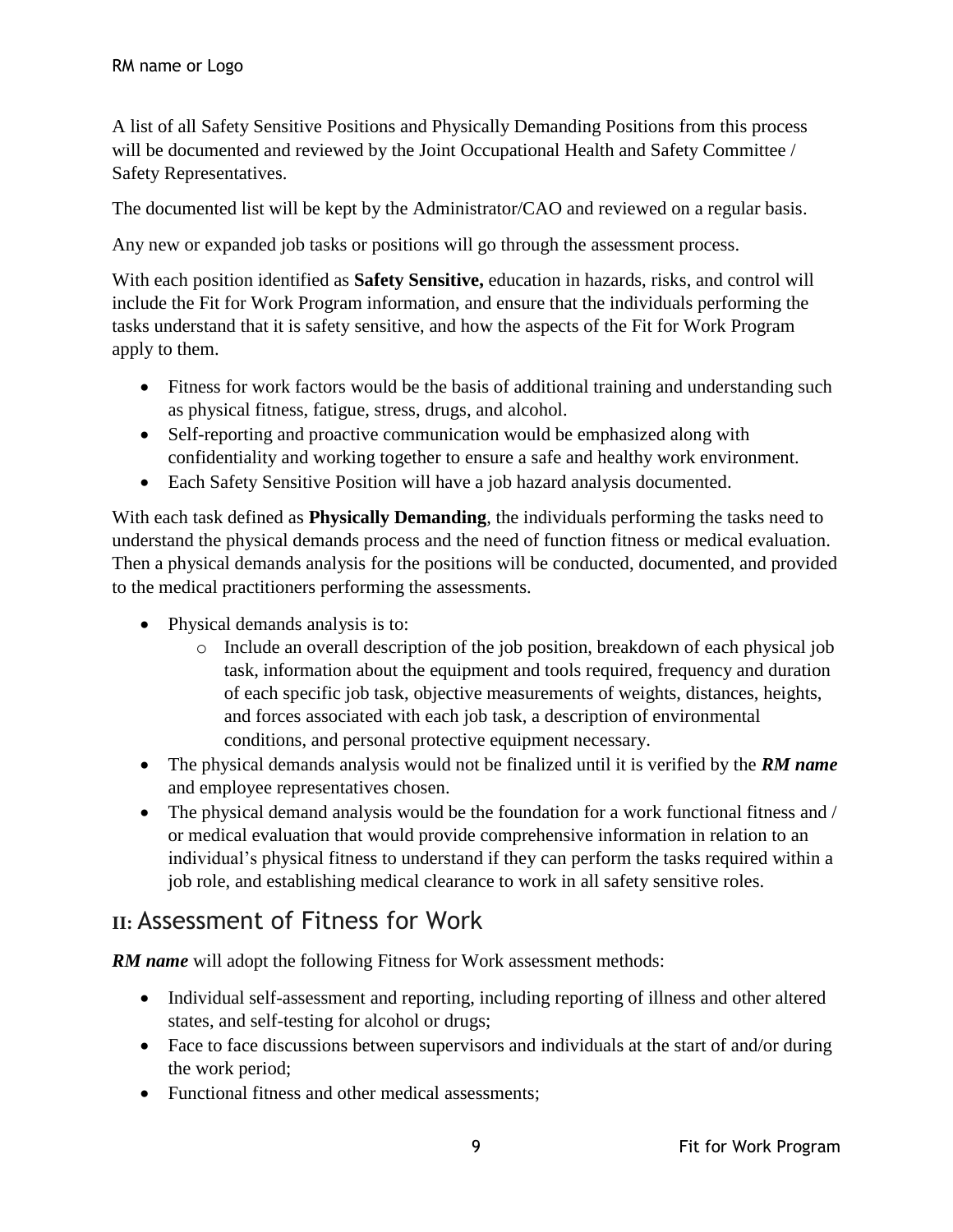- Drug and alcohol testing with reasonable cause, especially with Safety Sensitive Positions, post incident, and reintegration and return to duty; and
- Other recognized assessments as appropriate.

All reported or suspected incidences of impairment and identification of fitness for work factors listed below, shall be documented on the Impairment Incident Report form included in [Appendix](#page-25-0) B.

Actions and consequences will be dependent on the Fit for Work and Impairment factors identified.

#### <span id="page-11-0"></span>Recognizing Impairment

Impairment symptoms are included in the Impairment Incident Report.

<span id="page-11-1"></span>Responding to Suspected Impairment

When responding to a suspected impairment, the supervisors will:

- Speak to the individual in a private area;
- Ask a designated person to be present as a witness –supervisor, Administrator/CAO, another employee, or worker representative;
- Handle all actions and conversation with empathy and without judgement;
- State that the concern is about safety for themselves and others;
- Review the Fit for Work Program and obligations on the *RM name* and on the individual;
- State the noted concerns to the individual as listed on the factors indicated on the Impairment Incident Report and explain to the individual that because of those you are concerned;
- Request that the individual explain what is going on;
- Discuss why such states or behaviors create risk for safety;
- Based on individual's response, discuss the options where applicable and available;
- Focus on the behavior or concern, and how the organization can help;
- Follow the steps outlined, dependent on the determined contributing factors suspected as the cause of impairment, focusing on solutions for work performance or conduct;
- Require the individual to participate in the establishment of a Fit for Work plan;
- Outline the consequences of the breach and any potential future breaches;
- Issue an appropriate written warning which will reflect the key points covered in this process; and
- In the case of drugs or alcohol, the individual will need to provide appropriate negative results before being able to return to work.

Every discussion is to be accompanied by an Impairment Incident Report.

### <span id="page-11-2"></span>**III:** Fitness for Work Factors and Situations

<span id="page-11-3"></span>**1.** Illness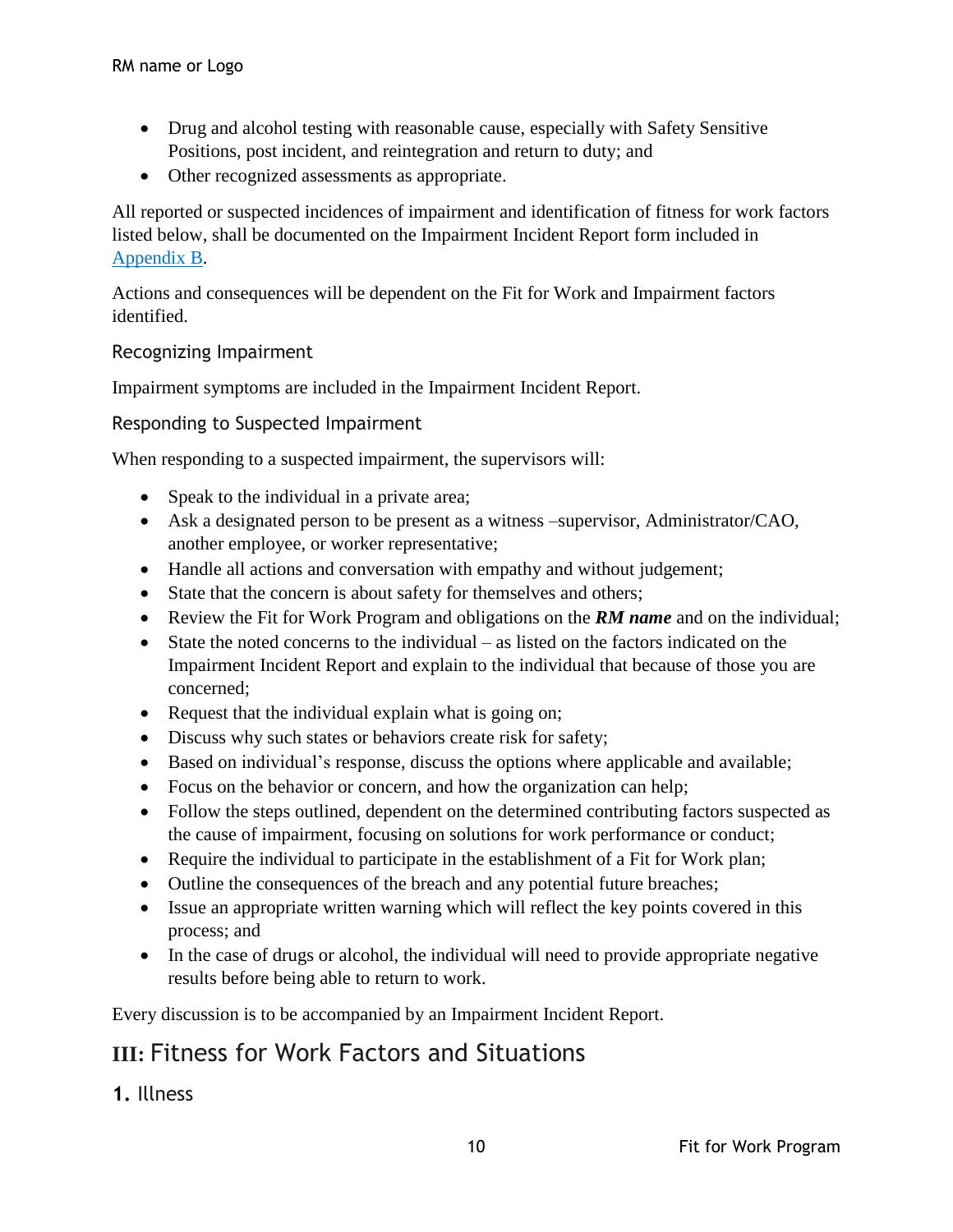Illness can occur at any time that can affect one's ability to work. Anything from a common flu or more serious medical conditions can affect one's level of ability and therefore impairment.

Self-reporting Illness

- If one feels ill at work, then it needs to be reported to the supervisor immediately.
- If one has been diagnosed with a more serious illness, a temporary medical condition, or another disability, and / or is taking medication that could potentially affect their work, then that needs to be discussed with the supervisor as soon as possible, and involvement of the supervisor should occur as soon as possible to determine the best course forward.

If illness is suspected by the supervisor or by others and reported to the supervisor, the supervisor will talk with the individual to assess the situation. In cases where severe illness exists or impairment places the individual in immediate danger, the supervisor will take appropriate action which may include obtaining the appropriate medical assistance.

#### Leaving the Work Site

• If the supervisor or the individual feels they are too ill and unfit to drive home due to illness, the supervisor and individual will work together so that *RM name* can take reasonable steps to get the individual home safely or to a medical facility for assessment.

If the individual was under medical care, then the Return to Work Program will be used. The individual will not be able to return to work until they have had appropriate discussions with their supervisor and are able to demonstrate that they are fit for work, which is usually a letter from their medical professional.

If repeated illness is creating a concern, discussion with the supervisor will occur to come up with the best solution for the specific circumstances. Medical assessments, and outlined modification and accommodation can occur under certain circumstances, as well as short and long-term disability plan options.

#### <span id="page-12-0"></span>**2.** Physical Condition

Functional fitness, medical evaluations, and assessment will be done when the *RM name* wishes to be sure an individual can safety do a specific job or task, and if that task has been defined as physically demanding. The purpose is to determine if, medically, the individual can perform the job or task under the working conditions.

The evaluation or assessment request will be made by the direct supervisor.

Forms and documents will be sent with the individual to the medical provider.

The medical professional will determine if the person is able to do that particular job. The medical professional may consider physical or mental abilities, sensory acuity, level of skill, functional limitations, etc.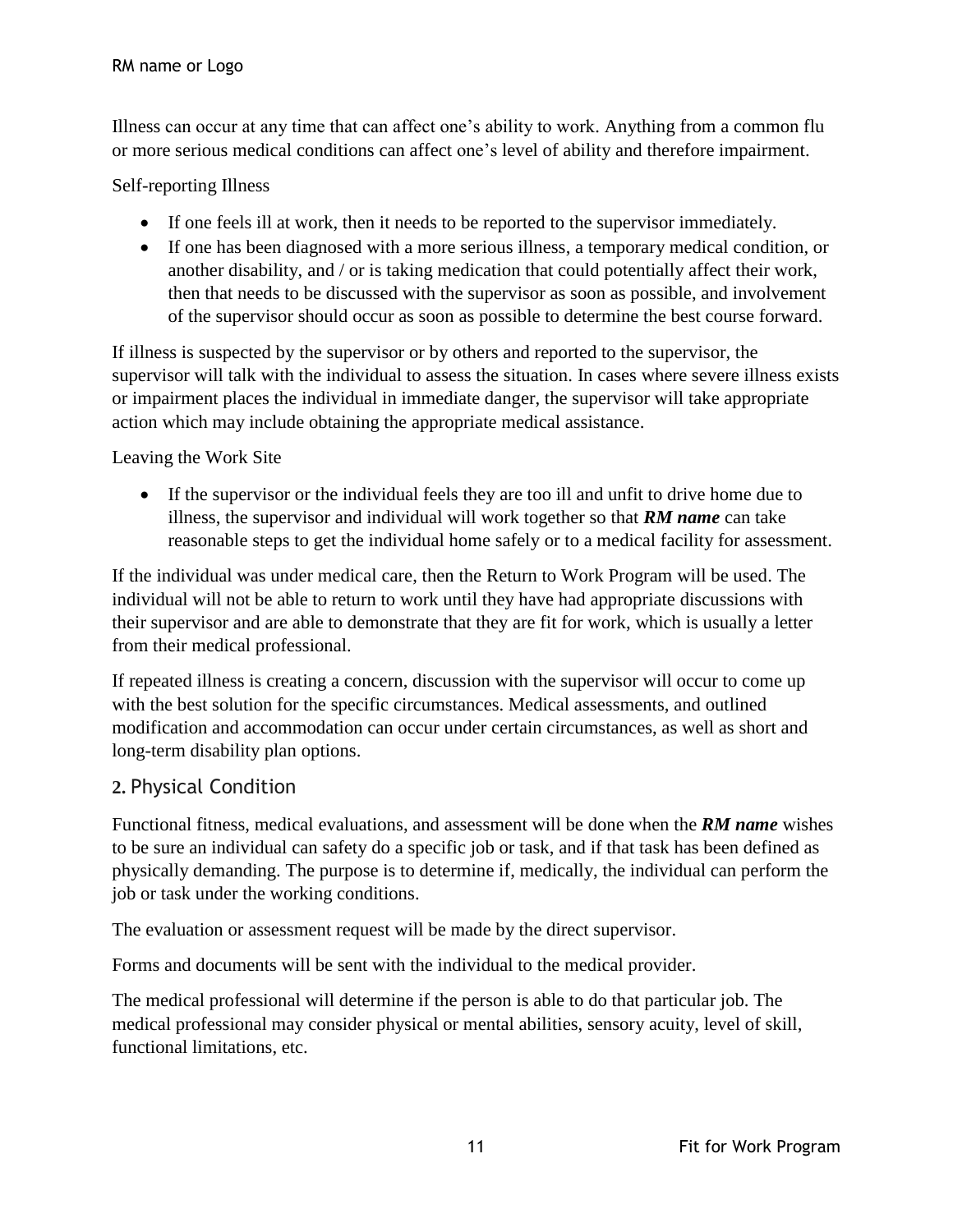Job details, requirements, physical demand analysis forms, and working condition information will be provided to the occupational medical specialist (either on staff or an outside professional), so that the fit for work evaluation can be made accurately.

The medical professional will typically only report one of three conditions back to the supervisor as:

- Fit in which case the worker will work within that position
- Unfit in which case the supervisor will explore the options available
	- o If pre-access, may have conditional job offer revoked or may have other positions to offer
	- o If proactive evaluation, can work on a treatment plan or modify work
	- o If post-injury evaluation, may need to extend the rehabilitation time, or look at accommodations
	- o If pre-transfer, may have transfer denied
- Or fit subject to work modifications in which case the supervisor will explore options available for modification and accommodation

Refer to the physical demands analysis from WCB.

Functional Fitness and Medical Evaluations will be used with:

- Pre-access to reduce the chance of injury by ensuring the right person is able to perform all essential tasks of a job, these are done after a conditional job offer;
- Proactively if a concern has been identified or brought forward that can potentially affect the safety and health of the individual or others;
- Post-injury return to work to ensure individuals are ready to return to the job; and
- Pre-transfer to make sure individuals can handle the different functional fitness demands of a new role before injuries happen.

The results of the evaluations will be used to:

- Assess whether potential individuals can meet the essential physical demands of a specific job;
- Mitigate risk by assigning new individuals to job classifications that match their current physical abilities; and
- Establish baseline or benchmarks for the physical abilities and functions required for a job and provide appropriate support to improve or accommodate information where necessary.

These Fit for Work Evaluations and Assessments will be done when:

- A task has been deemed physically demanding;
- A significant change in the working conditions;
- Individual transfers to a position where the working conditions are significantly different;
- The job has been modified and a returning worker is still undergoing rehabilitation;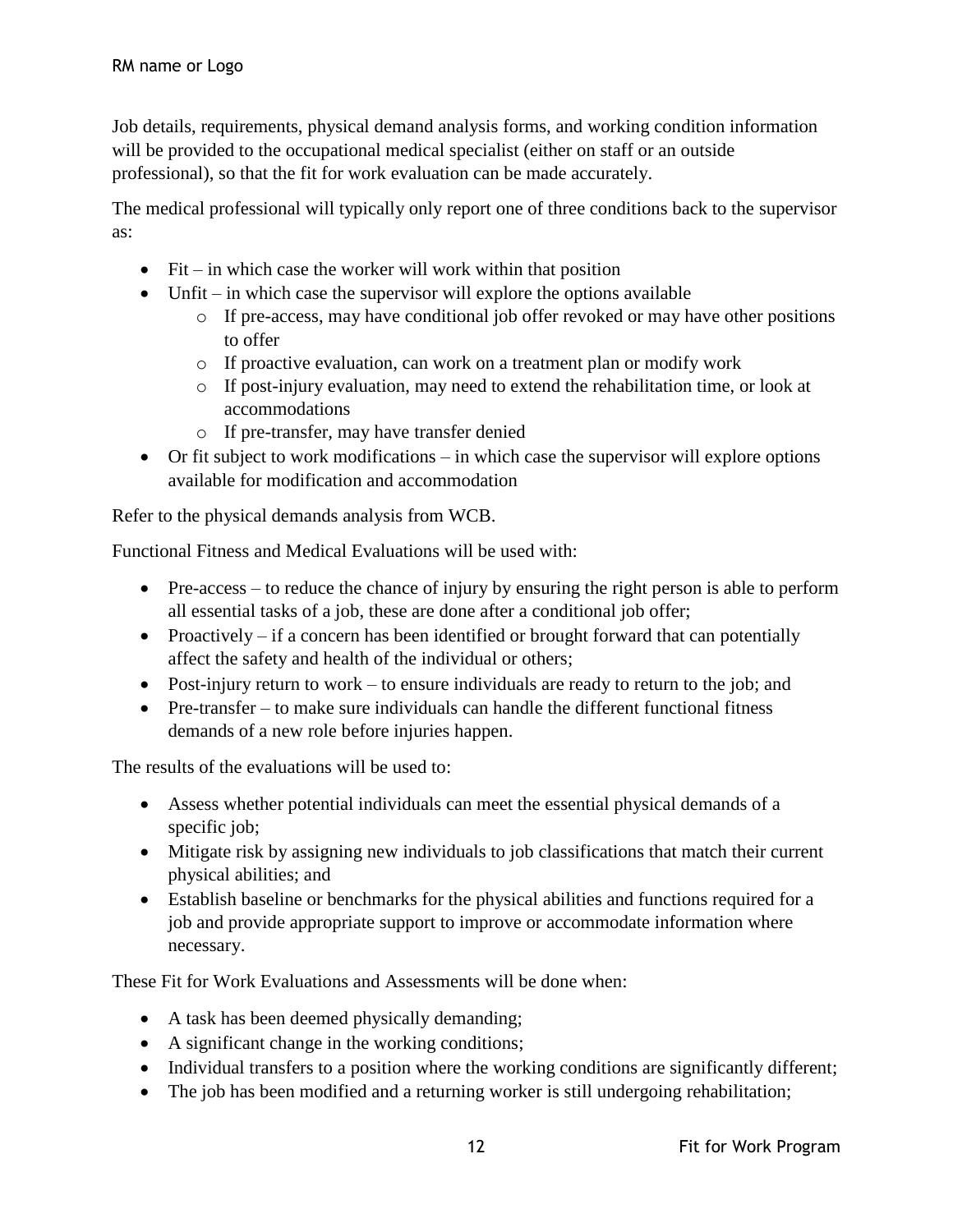- There has been a change in an individual's health status such as returning to work after recovery from a serious illness or injury;
- A medical condition may limit, reduce, or prevent the person from performing a new or current job effectively and safely;
- A medical condition is likely to make it unsafe to do the job (e.g. person may unpredictably become unconscious in a hazardous situation);
- A medical condition is likely to make it unsafe for themselves, co-workers, or the public *(e.g. visual impairment for driving)*; and
- Medical condition may be made worse by the job *(e.g. excessive physical exertion and wearing of a respirator by an individual with a heart or lung disorder)*.

#### <span id="page-14-0"></span>**3.** Personal Stress and Mental Health

Impairment can be caused by any personal or work related event that results in lack of concentration, the inability to do a task, or the inability to make decisions.

Self-reporting stress or situations that cause stress should be done with the immediate supervisor.

In the cases where personal stress is a factor, the EFAP program should be recommended and additional support can be discussed such as family assistance and access to leaves.

In cases where work situations have created the stressful situation, the supervisor will work to address the issues. EFAP programs would still be recommended to ensure the individual is appropriately dealing with the situation.

#### <span id="page-14-1"></span>**4.** Fatigue

Every individual has a responsibility to monitor and assess their own level of alertness at the start of and throughout the work period.

Self-reporting Illness

- If one feels symptoms of fatigue at work, then it needs to be reported to the supervisor immediately.
- If one feels seriously fatigued and if they feel they present a hazard to self or others, then they must not remain working.
- If one has been diagnosed with a more serious illness, a temporary medical condition or another disability, and / or is taking medication that could potentially affect their level of fatigue at work, then that needs to be discussed with the supervisor as soon as possible.

If effects of fatigue are suspected by the supervisor or by others and reported to the supervisor, the supervisor will talk with the individual to assess the situation.

The supervisor and the individual will discuss the causes of the fatigue and address them. Cause can be either:

- Work Related Fatigue such as long hours, shift work, or demands of the job; or
- Non-work related fatigue such as poor sleep or life events causing tiredness.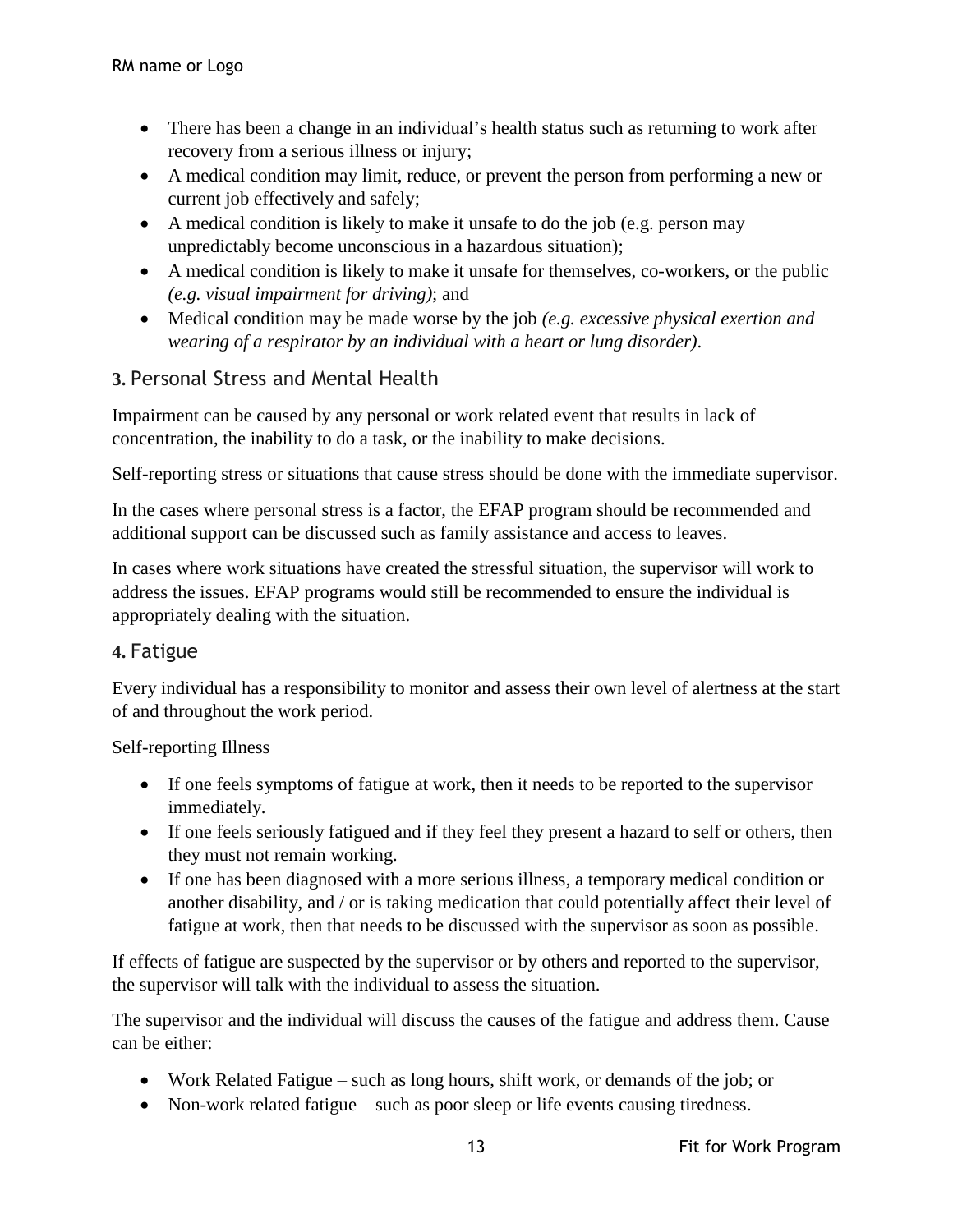Leaving the Site

• Either through self-reporting or identified fatigue symptoms, individuals may be required to leave work. The supervisor will make arrangements for the individual to get home safely.

#### <span id="page-15-0"></span>**5.** Drugs and Alcohol

*RM name* individuals must perform their work duties without limitation due to the use of or after effects of alcohol, illegal or other drugs, or medications. The following are strictly prohibited:

- To use alcohol, illegal or other drugs, or misuse medications while on *RM name* work premises or on the job;
- To possess, distribute, or offer for sale alcohol, illegal or other drugs, or drug paraphernalia (not essential to a medical condition) or to illegally possess, distribute, or offer for sale medications on *RM name* premises, in assigned vehicles or on premises where **RM** name work is being performed;
- To use alcohol or illegal or other drugs following a work-related incident, before completion of post incident tests or receiving notification that tests will not be required; and
- To fail to submit to or interfere with tests required pursuant to this program.

#### <span id="page-15-1"></span>Over the Counter or Prescription Medication

In the event that an individual is taking over the counter or prescription medication that has the possibility of impairment, and has reported to site for duty, then the following procedure will apply:

- The individual will discuss with the prescribing medical practitioner what they do at work and what is the likely impact of the medication on their safety or fitness for work. If there is an impact, a medical certificate / letter must be provided outlining any impairments and work restrictions as a result of the prescription medication use;
- Take any medication strictly in accordance with the medical practitioner's, pharmacist's, or manufacturer's recommendations;
- The individual will notify their supervisor that they are taking over the counter or prescription medication before commencing their shift, and provide any medical documentation as outlined above; and
- If the medication can cause impairment such as drowsiness or specific impairment considerations – e.g. narcotic based painkillers, or medical cannabis prescribed, then:
	- o Individual must have a note from the medical professional indicating possible impairments and restrictions as noted above;
	- o If appropriate the Supervisor will notify the next position of authority;
	- o Supervisor will decide whether or not the individual can start their normal duties;
	- $\circ$  If not, then suitable alternative duties can be found so that the individual may remain at work under the direction of the area supervisor;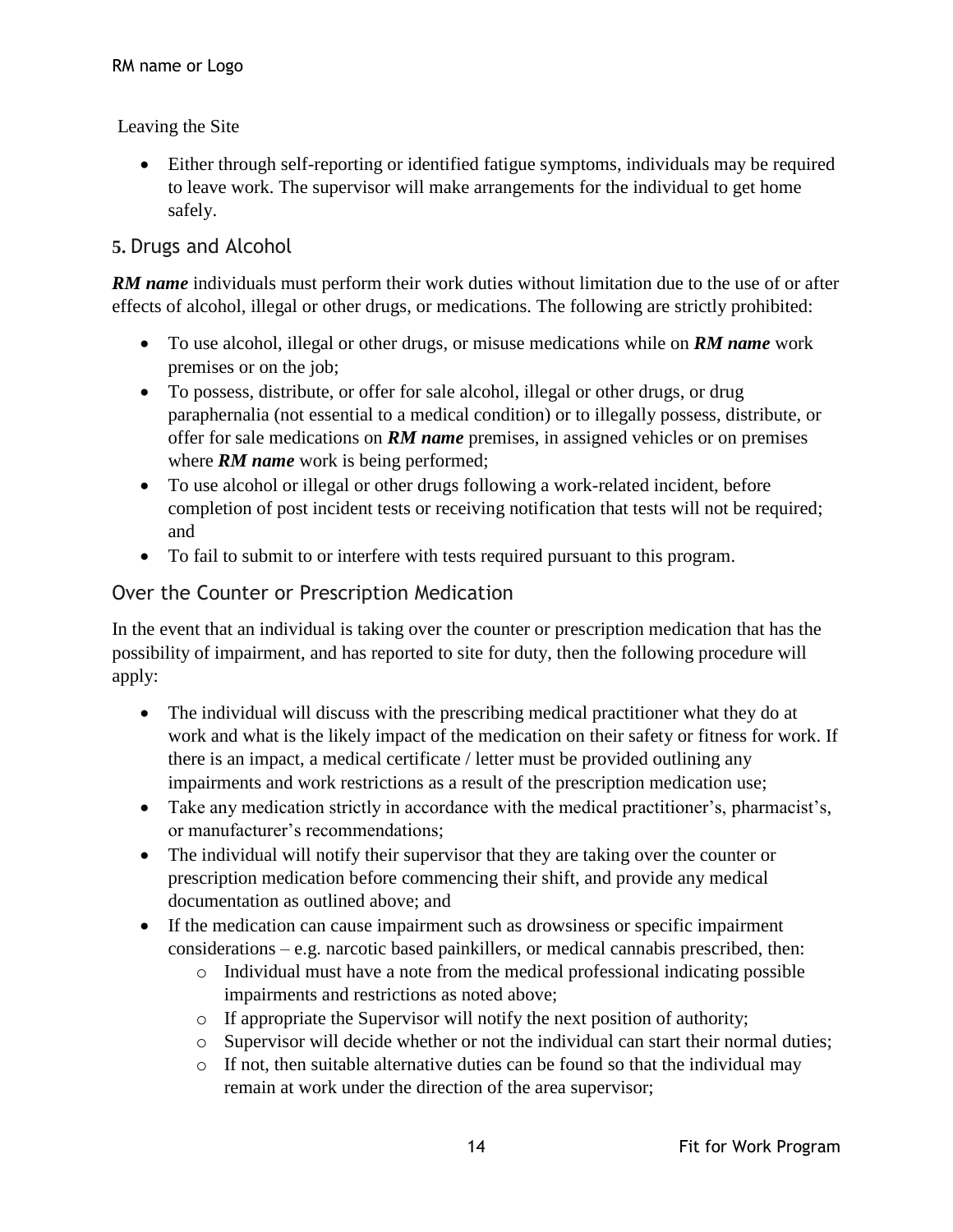- o If no alternative duties can be found, then the supervisor will arrange transportation for the individual to his/her home, and they must have a medical evaluation with a medical professional; and
- The individual can return to work with limitations outlined for work modification and accommodation.

#### <span id="page-16-0"></span>Legal / Illegal Drugs and Alcohol

#### **Intervention**

If an individual self-reports that there is a problem with drugs or alcohol, if co-workers report suspected drug or alcohol related issues, or the supervisor feels an individual's unsatisfactory performance maybe drug or alcohol-related, a meeting with the individual will be arranged.

If there are reasonable grounds to believe or reasonable suspicion that the conduct of an individual while on duty in a Safety Sensitive Position is indicative of the use of or after effects of alcohol or drugs or the misuse of medications, then testing for alcohol and specified drugs will be performed. Reasonable cause for testing is outlined further in this document.

The supervisor would start to fill out the Impairment Incident Report form and finalize its inclusions at the return to work meeting.

A meeting with the supervisor will take place to discuss treatment and / or disciplinary actions that will occur once the individual is not impaired. In a unionized work place, the employee may have representation. If the situation concerns the Administrator/CAO, then the individual would report to the Reeve and the Reeve would follow the confidential process with having the council investigate the situation.

At the meeting, the following will be reviewed:

- Individual's fitness for work status / unsatisfactory performance, conduct, and indicators discussed;
- The *RM name's* required standards, making sure the individual understands what is expected of them; and
- The cause of the problem if drug or alcohol related, or another cause of impairment, and related performance issues.

Supervisor should issue warnings appropriate to the situation and consistent with the *RM name's* program, following up with further meetings and eventual disciplinary action if the situation is not rectified.

The Impairment Incident Report form would be completed with next step actions and follow-up. The form would be kept either in an incident file and / or on the individual's personnel file.

#### <span id="page-16-1"></span>Testing Applications

#### **1. Reasonable Cause**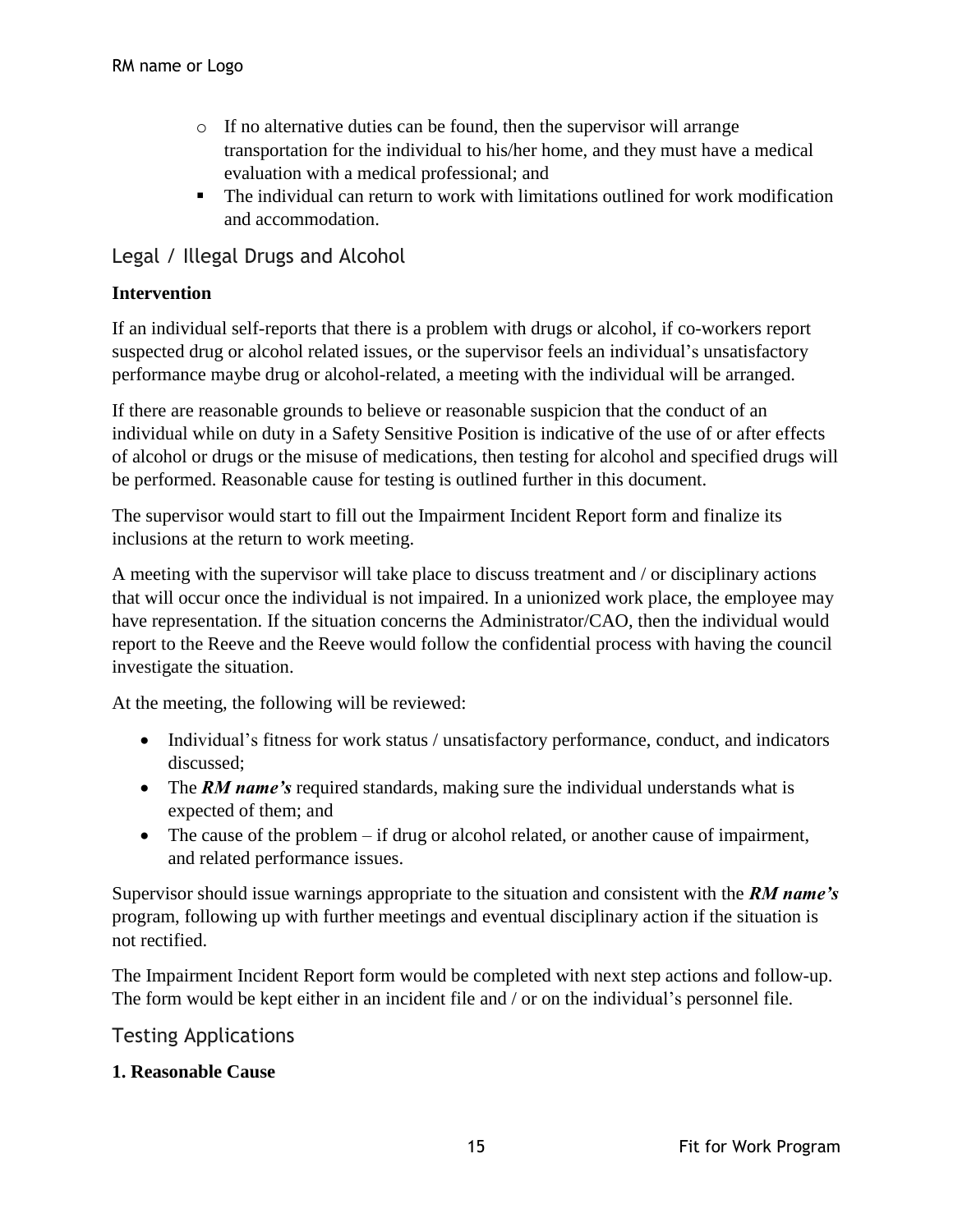Testing for alcohol and specified drugs will be performed when there is/are reasonable ground(s) to believe that the conduct of an individual while performing work duties in a Safety Sensitive Position is indicative of the use of or after effects of alcohol, drugs, or the misuse of medications.

The decision to test may be made by a supervisor and if possible, with the concurrence of a second supervisor, based upon specific observations about the individual recorded on the Impairment Incident Report form, which include, but are not limited to the following:

- Observed use of drugs or alcohol;
- Smell of alcohol;
- Slurred speech;
- Tremors or unsteadiness in walking or standing;
- Repeated errors or other unexplained changes in job performance or behaviors;
- Disoriented behavior or drowsiness:
- Erratic or unusual behavior:
- Unsafe or careless conduct: and
- Possession of alcohol or drugs on premises.

These tests can identify medical conditions that have not been identified or treated.

Reasonable cause may be required of an individual in non-safety sensitive positions at the discretion of the supervisor, if the individual has been referred to the supervisor on the reasonable belief that the work performance of the individual is indicative of the use of or after effects of alcohol, drugs, or misuse of medications.

#### **2. Post Incident**

Testing for alcohol and specified drugs will be performed as part of an internal investigation for all individuals whose acts, omissions, or decisions could have been a contributing factor in the cause of any work related incident such as:

- Death:
- Medical treatment resulting from serious injury where life was in jeopardy, person was unconscious, resulted in substantial loss of blood, involves fracture or amputation of a leg, arm, hand, foot, finger, or toe, consists of burns to a major portion of the body, or causes the loss of sight in an eye;
- Any damage to public or private property where the loss exceeds \$5,000 (or value determined by *RM name*), including estimated property damage, cost of clean-up, and recovery;
- Incident results in an emergency shutdown of a facility or part of; and
- Testing may also be required in incidents of near misses if they are considered to have had significant potential for more serious consequences.

Post incident testing should not be performed where there is clear evidence that individual error could not have been a contributing factor in causing a work-related incident (e.g. structural failure from inherent defects).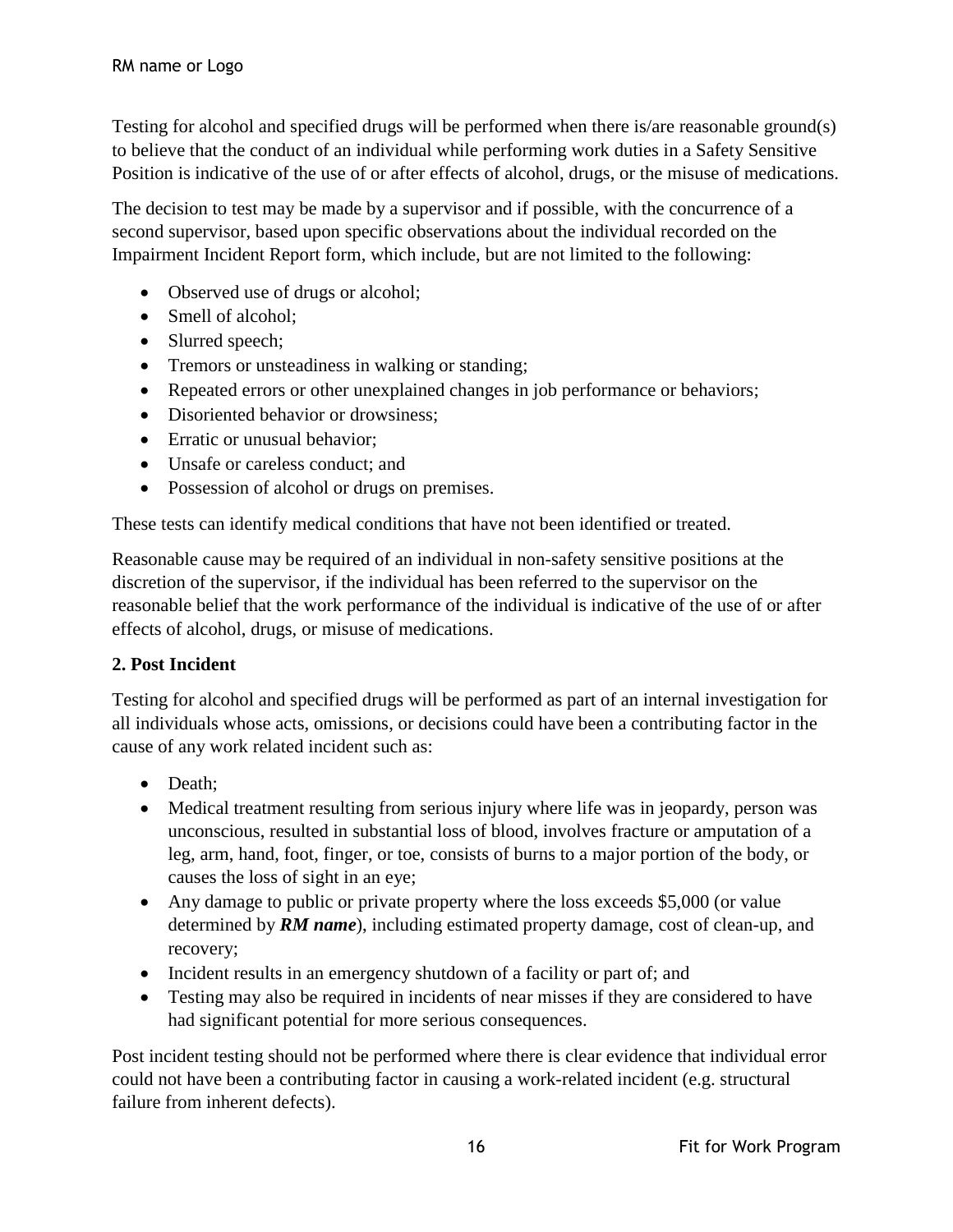Because post incident testing is an investigative procedure, testing is required even in the absence of direct evidence or suspicion of alcohol, drug use, or misuse.

#### **3. Reintegration and Return to Duty**

Unannounced alcohol and drug testing may be performed as part of a support program for any individual and will be a condition for individuals in Safety Sensitive Positions following rehabilitative treatment, a breach of this policy, or recommendation by a Substance Abuse Professional. After care programs will be developed on a case-by case basis.

#### **4. Treatment and Condition of Continued Employment Agreement**

A verified positive drug test does not necessarily constitute impairment at the time of the test or a dependency or addiction to a substance. To reduce the risk from the use of drugs in the workplace, *RM name* will require a condition of continued employment agreement after a verified positive result is reported.

The individual signs the conditions of continued employment that says that the *RM name* and the individual enter into an agreement, which allows the *RM name* to accommodate knowing that the individual is not refusing treatment if it is required. This form also allows the release of information on the evaluation by a medical professional to the *RM name*.

After the conditions of continued employment is signed, witnessed, and given to the qualified program administrator, arrangements will be made of the individual to be evaluated by the medical practitioner to determine if the individual needs assistance in overcoming a drug problem. While the individual is undergoing treatments, they will be on sick leave, and after successful completion of the evaluation and the treatment program if required, the individual will be considered for appropriate employment if still available, or elsewhere within the *RM name*.

If an individual in a Safety Sensitive Position refuses to participate in a rehabilitation, treatment, or educational program, or sign the required documents, they will not be considered for further employment.

Where individuals acknowledge that they have a problem, they will go through the same process as those with positive test results. They are to be offered help and treatment and this will be on the understanding that:

- They will sign a condition of continued employment agreement;
- While they are undergoing treatment, they will be on sick leave and will be entitled to the usual *RM name* sick pay benefits; and
- Every effort should be made to ensure that on completion of the recovery program, individuals are able to return to the same or equivalent work.

If the individual comes forward to seek assistance from the *RM name,* it will not become a part of the individual's personnel file, will not be used as a basis for disciplinary action, and will not be used against the individual.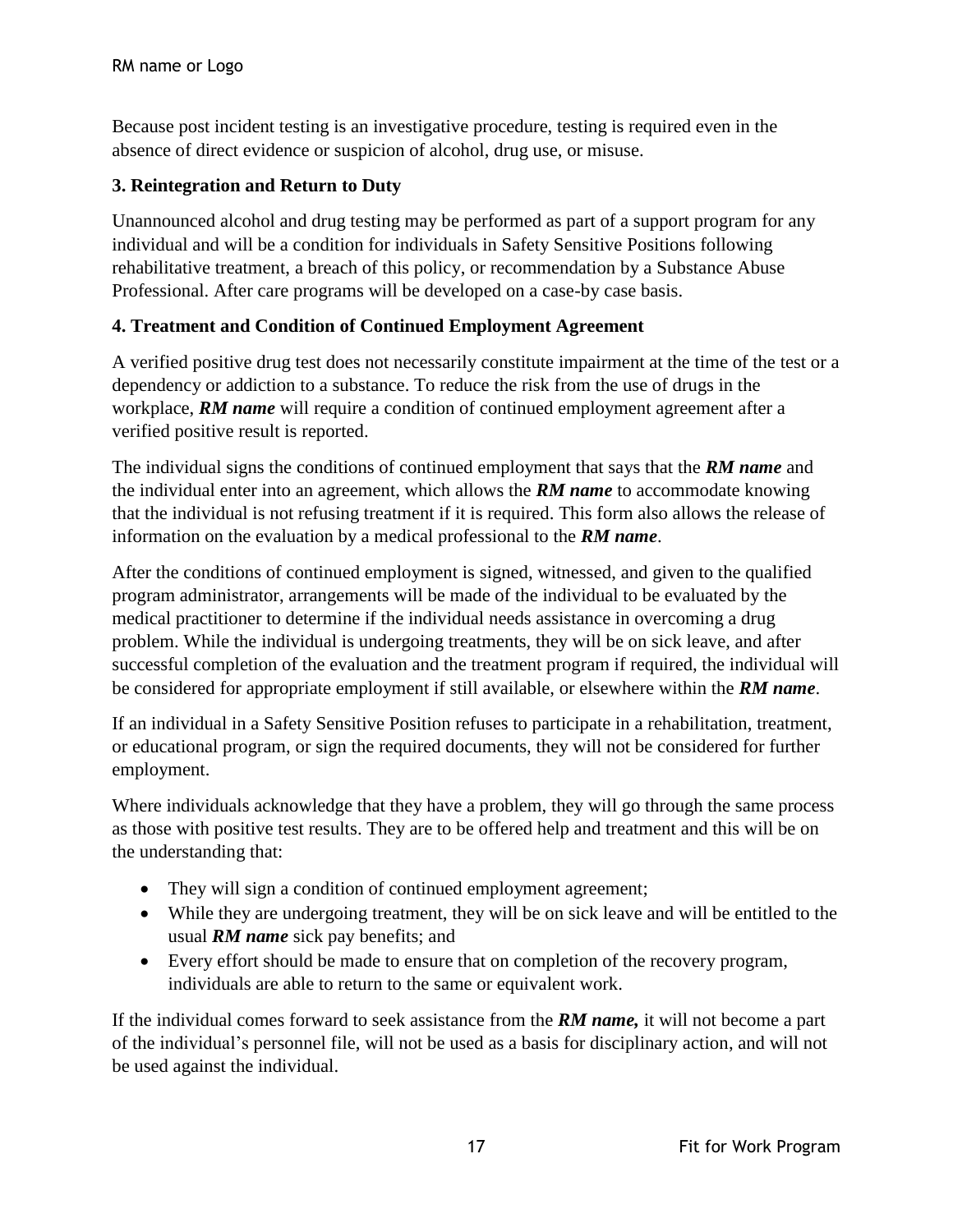However, where such a return to work would jeopardize either a satisfactory level of job performance or the individual's recovery, the supervisor will review the full circumstances surrounding the case and agree to a course of action to be taken. This may include the offer of suitable alternative employment, or the consideration of retirement on the grounds of ill health or dismissal.

Before a decision on dismissal is made, it should be discussed with the individual and an up-todate medical opinion obtained.

#### **Relapse**

Where an individual having received treatment suffers a relapse, the *RM name* will consider the case on its individual merits. Medical advice will be sought in an attempt to ascertain how much more treatment / rehabilitation time is likely to be required for a full recovery. At the *RM name's* discretion, more treatment or rehabilitation time may be given in order to help the individual to recover fully.

#### **Recovery Unlikely**

If, after an individual has received treatment, recovery seems unlikely, *RM name* may be unable to wait for the individual any longer. In such cases, dismissal may result. In most cases, a clear warning will be given to the individual beforehand, and a full medical investigation will have been undertaken. In certain cases, strictly at the discretion of management, early retirement may be considered.

If an individual is found to be consuming alcohol during work activities or on the premises, or who are found buying or selling drugs, or are in the possession of unlawful drugs, this will be in breach of *RM name's* standards and program, and will result in disciplinary action being taken, which is likely to result in dismissal for cause.

#### <span id="page-19-0"></span>Searches

*RM name* may conduct an unannounced search and / or seizure if there are reasonable grounds to believe that alcohol, illegal or other drugs, or drug paraphernalia may be present on work premises or in assigned vehicles.

Any attempt to impede or prevent a search and seizure of alcohol, illegal or other drugs, or drug paraphernalia will be considered a breach of this program and may result in disciplinary action up to and including dismissal for cause.

#### <span id="page-19-1"></span>Impaired Driving

Any individual charged with an impaired driving related offence while operating a vehicle on **RM name** business or driving an **RM name** assigned vehicle must immediately report the charge to their supervisor.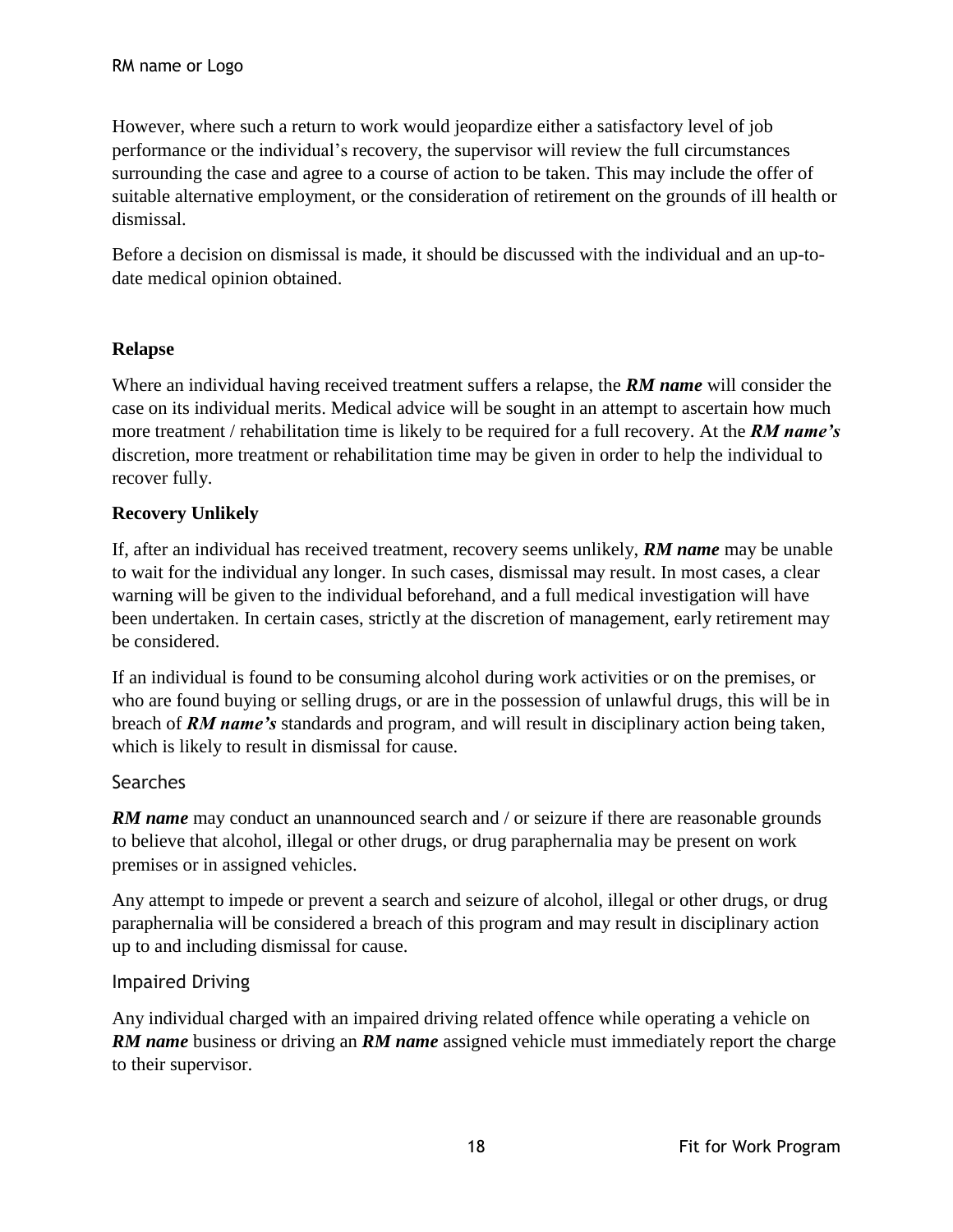If an individual has their operator's license suspended or who is charged with an impaired driving related offence as a result of roadside testing must immediately report such suspension / or charge to their supervisor if within the period of suspension, they are required to drive on *RM name* business, operate mobile equipment in their work duties, or drive *RM name* assigned vehicles. The supervisor will determine whether a Fitness for Work Assessment should be arranged and what job accommodation can take place if required.

Provided that the individual retains a valid operator's license and considering the circumstances and any assessment, a determination will be made as to whether the individual is in need of an assistance program and whether they should be allowed to continue to operate mobile equipment or assigned vehicles pending the outcomes of the charge. Any safety concerns may result in work restrictions begin issued for the individual.

If reasonable and possible, individuals who have had their operator's license suspended but require a valid operator's license to perform their job duties may be temporarily accommodated in an alternative position until their operator's license is restored. Any such accommodation should not be considered absolute or indefinite. If driving is an essential part of the individual's work duties and an alternative placement is not feasible, the employment contract may be treated as terminated.

Failure to report an impaired driving or related charge, conviction, or suspension immediately may result in discipline up to and including dismissal for cause.

### <span id="page-20-0"></span>**IV.** Accommodating Medical Needs and Substance Dependence

**RM name** recognizes the need for accommodation that balances an individual's right to work with our general duty requirement to ensure a safe workplace. We will work together to modify or accommodate for medical needs and / or substance dependence. Following our specific accommodation policy and process, a plan will be developed for each individual on a case-bycase basis.

Specific information is needed to ensure appropriate accommodation, and that can include:

- *RM name* to medical professional:
	- o Complete descriptions of work, related duties, responsibilities, work schedules, and physical demand analysis;
	- o If the job is safety sensitive; and
	- o Any other pertinent information.
- Medical professionals will then provide information to the *RM name* contact:
	- o Any specific accommodation needs;
	- o Any relevant details regarding treatment;
	- o Any implications regarding behavior, attendance, or job performance;
	- o An assessment of whether the individual can safely perform the job, especially if the individual is in a Safety Sensitive Position; and
	- o A plan for return to work if the individual is to be absent from work.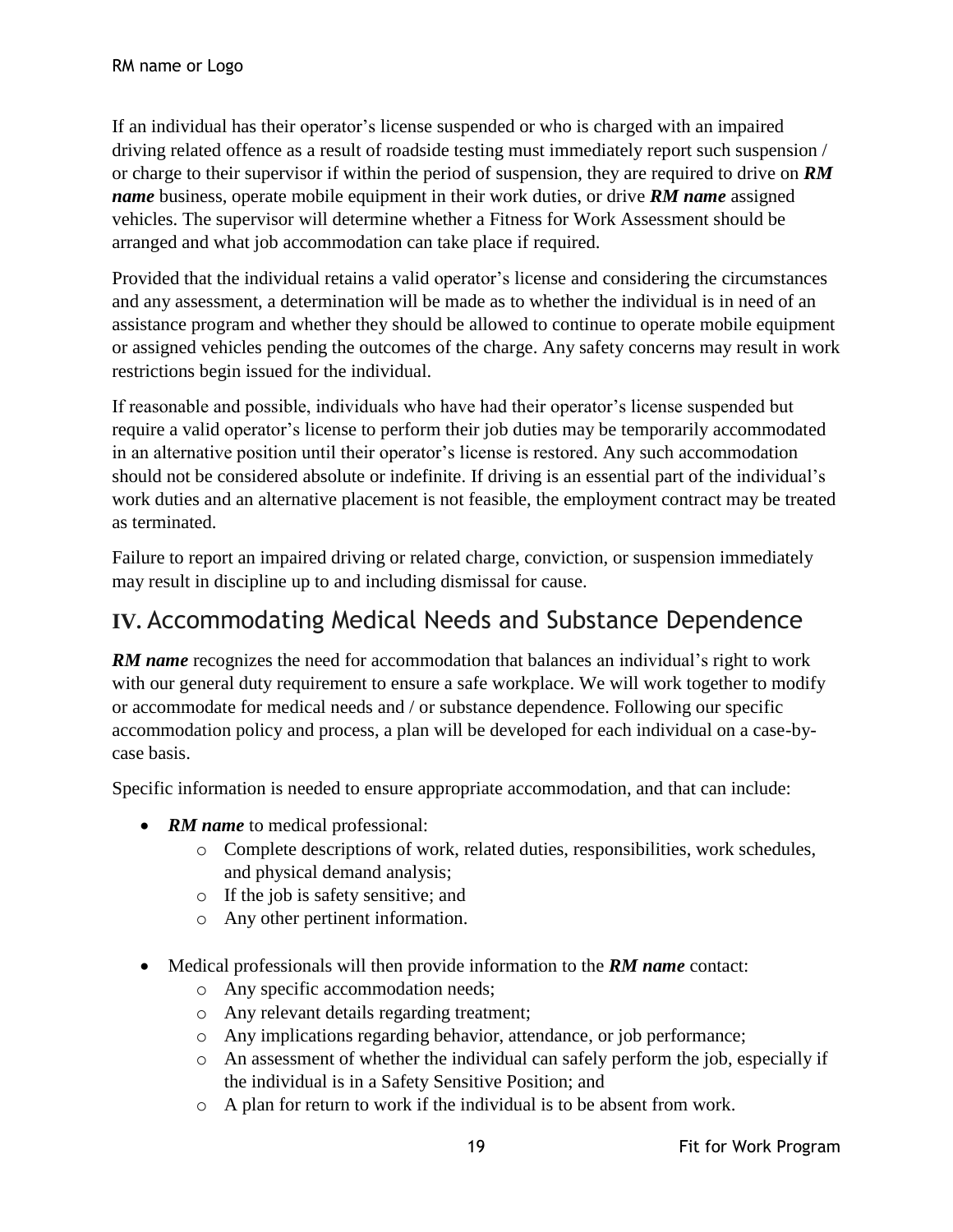*This accommodation policy is located… if you don't have one, then outline how you would handle accommodation.* 

# <span id="page-21-0"></span>**V.** Record Keeping and Protection of Privacy

All Impairment Incident Reports or documentation of discussions needs to be kept on file. It is important that all of these indicate:

- the identified concerns or unsafe work practices;
- the matters discussed:
- the list of actions taken:
- any agreements made with the individual; and
- any recommendations made to the individual.

Any records concerning alcohol or drug tests maintained by the *RM Name* will be kept in a separate confidential file segregated from any other employee records and marked "Strictly Confidential". All relevant information will be safeguarded according to the requirements for confidential human resource and medical information and will only be provided in cases where such information is necessary to ensure safety, health, and performance on *RM name* sites and operations.

No information relating to this program and identifying a particular individual will be released to anyone outside of the *RM name* without written consent of the individual concerned, subject to the *RM name's* right to seek professional advice and or legal representation.

## <span id="page-21-1"></span>**VI.** Training and Development

Through orientation and ongoing training programs and awareness materials, all staff will be made aware of:

- Roles and responsibilities under the Fit for Work Program;
- Aware of possible factors or causes of impairment;
- Educated and trained about substance use, including information on dependence and impact on safety, health, personal life, and work performance;
- Aware of how impairment will be assessed;
- Aware of current resources and supportive program components, such as accommodation and EFAP, for both themselves and their family; and
- Aware of the consequences of impairment, including discipline.

Through an orientation and / or contract project discussion, contractors will be made aware of the Fit for Work Program and how it applies to them.

Supervisor(s) will be given training in order to develop early recognition for identifying any individual impairment, including fatigue or misusing alcohol or drugs, as well as communication skills so individuals can be dealt with promptly, tactfully, and firmly.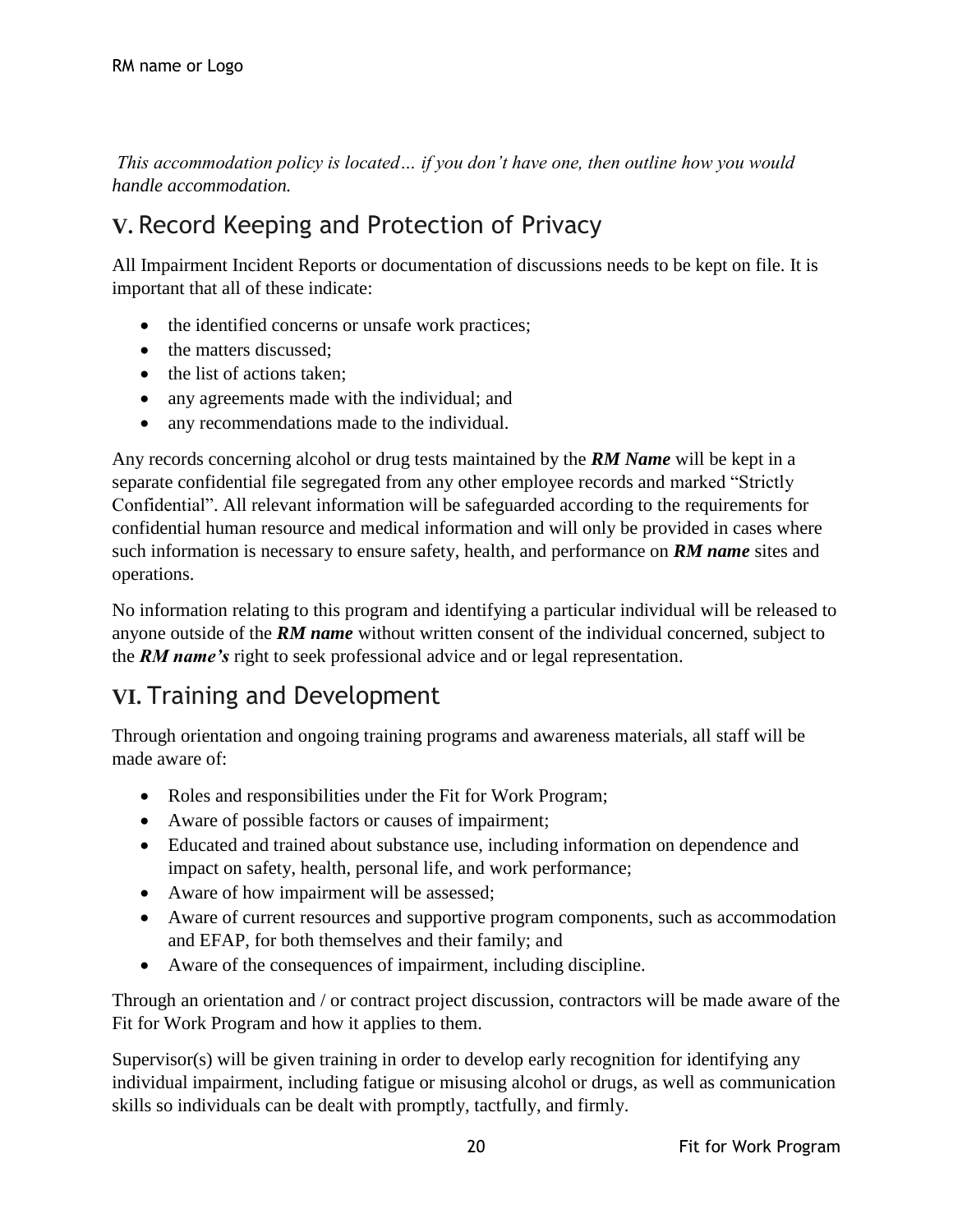Individuals who recognize that they have any impairment causing factors, such as fatigue, stress, have a drinking or drug problem, or that they are at risk of developing one, will be encouraged to come forward for confidential help. Contacts at outside agencies where help can be obtained will be made readily available to all within ongoing communication and awareness campaigns.

### <span id="page-22-0"></span>**VII.** Consequence of Non-Compliance

Each situation will be evaluated and responded to on a case-by-case basis.

Failing to comply with any of the above standards or prohibitions may subject the individual to:

- Referral for assessment;
- Entering into Condition of Continued Employment agreements and plans; and
- Disciplinary measures up to and including dismissal for cause.

If the individual is found to be unfit for duty, or if an assessment cannot be performed, the individual will be provided transportation appropriate in the circumstance.

If individuals have been found to cover up impairment issues, such as drinking or drug problems, they can be disciplined for collusion.

The individual may be temporarily suspended with pay and be removed from the worksite pending one or more of the following:

- Receipt of an evaluation from an appropriate professional as to whether the individual has a drug or alcohol problem;
- The approval of management, after considering the job functions to be performed, the safety of the work environment, and any appropriate conditions governing the individual's return to work; or
- A determination of whether a breach of this policy has occurred and if so the appropriate disciplinary action to be taken.

First breach of the program - The supervisor will discuss the breach with the employee concerned and the discussion will focus on those items as applicable outlined under **Responding to Suspected Impairment.**

Second breach of the program - The supervisor will discuss the breach with the employee concerned focusing on the discussion items listed above, except that the likely result will be a final written warning that a further breach is likely to result in dismissal.

Third breach of the program - When a third breach of the Fit for Work Program has been found to occur, the supervisor will discuss the breach with the employee concerned, and disciplinary action up to and including termination is likely to occur.

Note: Make sure this policy or section of the policy fits with the *RM name's* current discipline policy.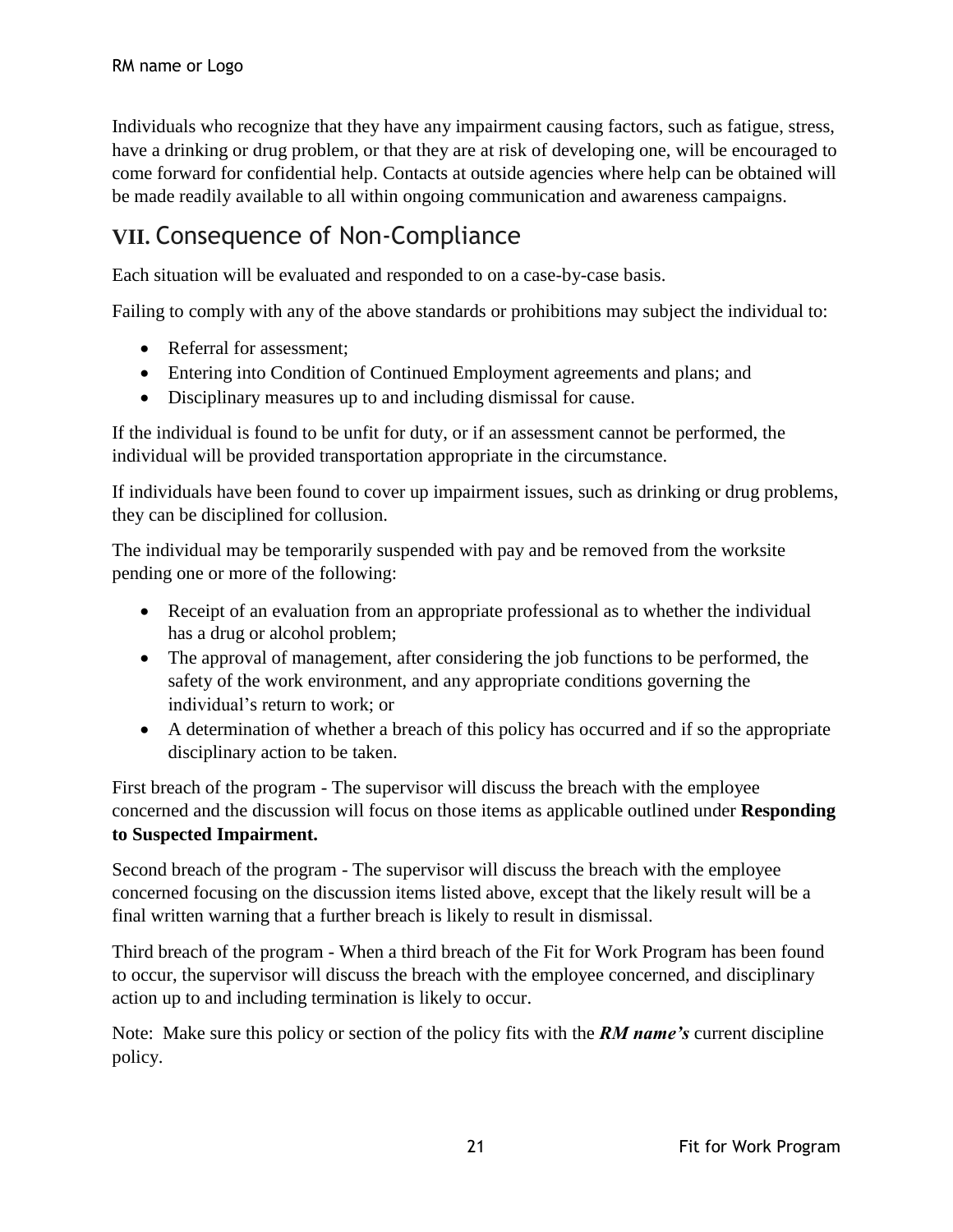# <span id="page-23-0"></span>**VIII.** Contractor Management

All contractors must comply with their obligation to actively manage their employees' fit for work whilst on *RM name* property to a standard which is consistent with this Fit for Work Program.

**RM name** will reserve the right in relation to its contractual arrangements with all contractors to include contractors and their employees in any form of drug or alcohol testing conducted by the *RM name*. Prior to commencing work on site, and whenever else reasonably requested to do so, the contractors are to inform their employees about the Fit for Work Program and procedures. If the contracting company has their own, they are expected to have and be able to demonstrate appropriate education and training, regularly conduct their own Fitness for Work assessment programs and have established appropriate disciplinary and management procedures.

Where an **RM name** supervisor believes that a contractor is not fit for work, they will immediately isolate and remove the individual, contact the contractor's employer, and hold a meeting with the individual to determine the impairment cause and process, and outline that the program will be followed. If the contracting company has their own Fit for Work process, that will be commenced and the individual will be turned over to the contractor's employer, otherwise *RM name's* protocol will be utilized.

Where the contractor is required to participate in a testing program, the contractor may be required to submit proof of their identity acceptable to the collector and sign a Consent Form prior to the samples being taken. The consent required is to enable the *RM name* to release the results of the test to the contractor's employer. Failure to provide consent will be considered a refusal to test and will be a breach of the Fit for Work policy.

# <span id="page-23-1"></span>**IX.** Confidentiality

Confidentiality is vital in promoting the effectiveness of the Fit for Work Program and all reasonable efforts, consistent with safety, legal requirements, and reasonable action must be made to maintain an individual's privacy.

Information relating to an individual's fitness for work must be transmitted, used, and stored in a confidential manner.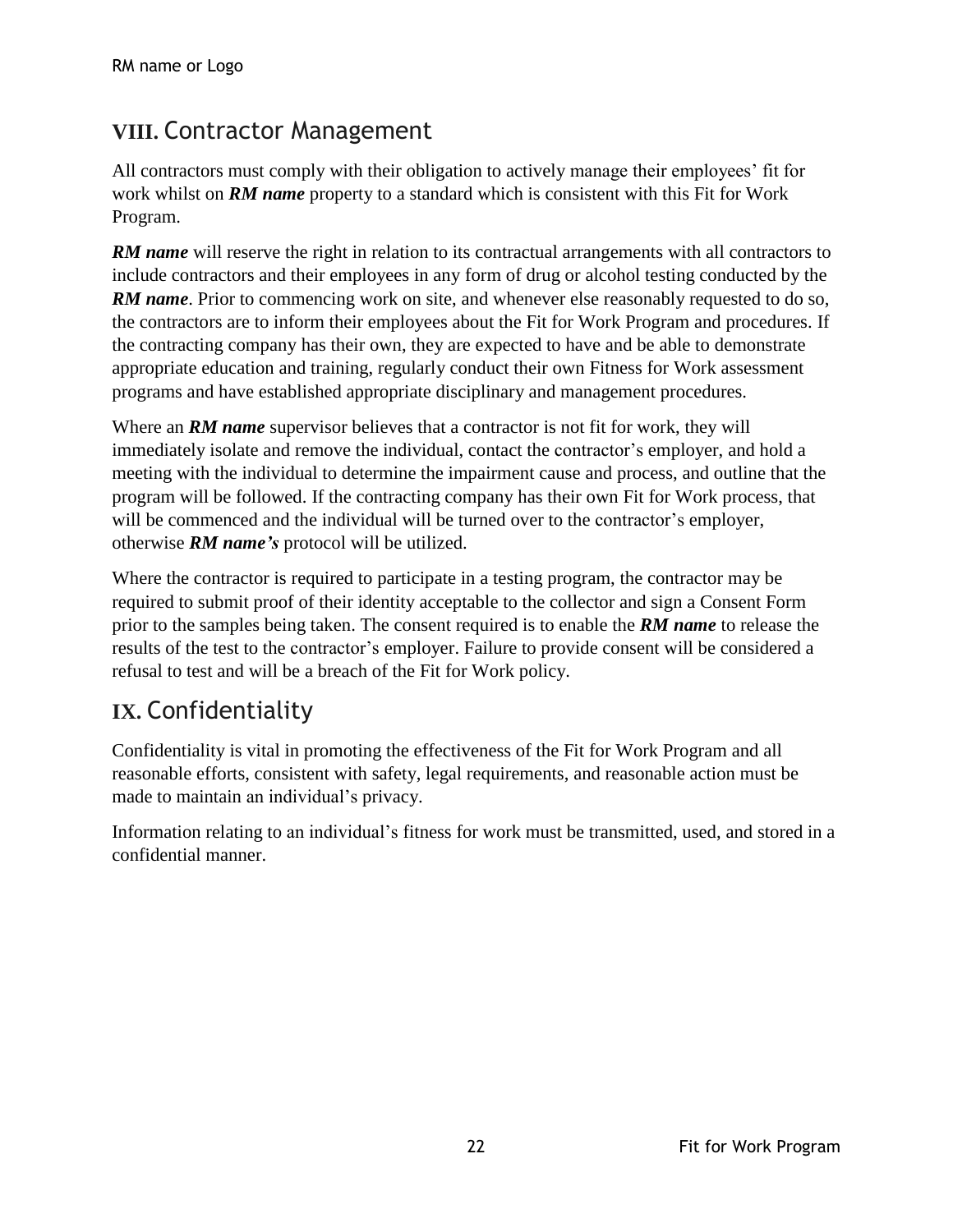# <span id="page-24-0"></span>**APPENDIX A -** Decision Determination of Safety Sensitive Positions and Physically Demanding Positions

#### **Safety Sensitive Position Determination:**

| Job / Position                                                                                                                |                                                                                                                                                                                                                                                                                                  |     |          |
|-------------------------------------------------------------------------------------------------------------------------------|--------------------------------------------------------------------------------------------------------------------------------------------------------------------------------------------------------------------------------------------------------------------------------------------------|-----|----------|
| Brief Description of Job / Tasks:                                                                                             |                                                                                                                                                                                                                                                                                                  |     |          |
|                                                                                                                               |                                                                                                                                                                                                                                                                                                  |     |          |
|                                                                                                                               |                                                                                                                                                                                                                                                                                                  |     |          |
|                                                                                                                               | List of critical performance(s) for safe task completion:                                                                                                                                                                                                                                        |     |          |
|                                                                                                                               |                                                                                                                                                                                                                                                                                                  |     |          |
|                                                                                                                               |                                                                                                                                                                                                                                                                                                  |     |          |
|                                                                                                                               | <b>Ouestions</b>                                                                                                                                                                                                                                                                                 | Yes | $\bf No$ |
|                                                                                                                               | Could impairment such as decreased alertness, quickness of                                                                                                                                                                                                                                       |     |          |
|                                                                                                                               | response, soundness of judgement, mental acuity, and accuracy                                                                                                                                                                                                                                    |     |          |
|                                                                                                                               | of coordination of multiple muscle functions affect the task and                                                                                                                                                                                                                                 |     |          |
| therefore safety?                                                                                                             |                                                                                                                                                                                                                                                                                                  |     |          |
|                                                                                                                               | Is there a clear, direct, and immediate connection between the                                                                                                                                                                                                                                   |     |          |
|                                                                                                                               | person, their job duties, and the safety risk / potential for harm?                                                                                                                                                                                                                              |     |          |
|                                                                                                                               | Does the potential for harm caused by the substandard                                                                                                                                                                                                                                            |     |          |
|                                                                                                                               | performance or failure to follow procedure go beyond the                                                                                                                                                                                                                                         |     |          |
| individual and include others?                                                                                                |                                                                                                                                                                                                                                                                                                  |     |          |
|                                                                                                                               | Does the potential for harm caused by the substandard                                                                                                                                                                                                                                            |     |          |
| performance or failure to follow procedure go beyond the                                                                      |                                                                                                                                                                                                                                                                                                  |     |          |
|                                                                                                                               | individual and include others, the public, and the environment?                                                                                                                                                                                                                                  |     |          |
|                                                                                                                               | Is there a history of incidents within this job task that has had a                                                                                                                                                                                                                              |     |          |
| high risk of injury result?                                                                                                   |                                                                                                                                                                                                                                                                                                  |     |          |
|                                                                                                                               | Have there been court cases that have deemed this as a safety                                                                                                                                                                                                                                    |     |          |
| sensitive position?                                                                                                           | Have there been other jurisdictions or organizations that have                                                                                                                                                                                                                                   |     |          |
| deemed this a safety sensitive position?                                                                                      |                                                                                                                                                                                                                                                                                                  |     |          |
|                                                                                                                               |                                                                                                                                                                                                                                                                                                  |     |          |
| Is there any operation, maintenance, or control of equipment for<br>the production or utilization of any hazardous materials? |                                                                                                                                                                                                                                                                                                  |     |          |
|                                                                                                                               |                                                                                                                                                                                                                                                                                                  |     |          |
| Is there any operation of heavy equipment?<br>Are there any direct operational responsibilities for emergency                 |                                                                                                                                                                                                                                                                                                  |     |          |
| incident response?                                                                                                            |                                                                                                                                                                                                                                                                                                  |     |          |
|                                                                                                                               | If there are two or more "Yes" answers, it would be seen to be a Safety Sensitive Position. A Job Safety Analysis                                                                                                                                                                                |     |          |
|                                                                                                                               | $\mathbf{1}$ and $\mathbf{1}$ and $\mathbf{1}$ and $\mathbf{1}$ and $\mathbf{1}$ and $\mathbf{1}$ and $\mathbf{1}$ and $\mathbf{1}$ and $\mathbf{1}$ and $\mathbf{1}$ and $\mathbf{1}$ and $\mathbf{1}$ and $\mathbf{1}$ and $\mathbf{1}$ and $\mathbf{1}$ and $\mathbf{1}$ and $\mathbf{1}$ and |     |          |

conducted and reviewed by the joint occupational safety committee would verify that it is a "Safety Sensitive Position".

| Determination of Safety Sensitive                                                  | Yes | N <sub>0</sub> |  |
|------------------------------------------------------------------------------------|-----|----------------|--|
| Individuals involved in review:                                                    |     |                |  |
| Further recommended actions or assessments:                                        |     |                |  |
|                                                                                    |     |                |  |
|                                                                                    |     |                |  |
| If it is a Safety Sensitive Position, then a Job Safety Analysis needs to be done. |     |                |  |
| Date Reviewed:                                                                     |     |                |  |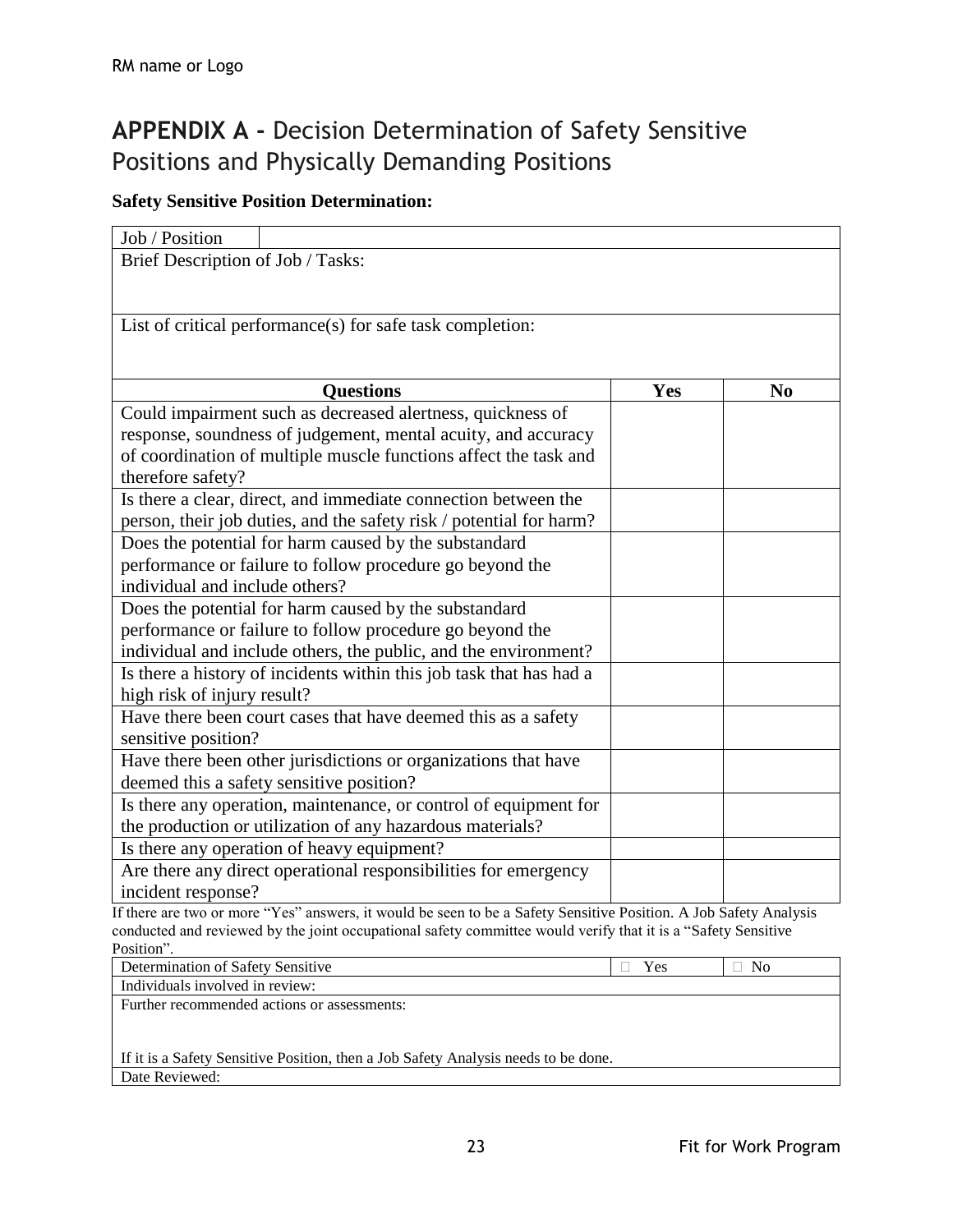#### **Physically Demanding Positions Determination:**

| Job / Position                    |                                                           |
|-----------------------------------|-----------------------------------------------------------|
| Brief Description of Job / Tasks: |                                                           |
|                                   |                                                           |
|                                   |                                                           |
|                                   | List of critical performance(s) for safe task completion: |
|                                   |                                                           |
|                                   |                                                           |

| <b>Questions</b>                                                                                                  | Yes | N <sub>0</sub> |
|-------------------------------------------------------------------------------------------------------------------|-----|----------------|
| Does this job require physical exertion?                                                                          |     |                |
| Is there any human factor or ergonomic risk factors such                                                          |     |                |
| as heavy lifting, repetitive work, or awkward postures?                                                           |     |                |
| Has this position had any incidents where the person had                                                          |     |                |
| to be accommodated or work modified due to                                                                        |     |                |
| musculoskeletal injury?                                                                                           |     |                |
| Is there specific personal protective equipment that                                                              |     |                |
| could affect the physical exertion needed to complete                                                             |     |                |
| the task?                                                                                                         |     |                |
| Are there specific hazards that need to have medical                                                              |     |                |
| assessments and monitoring to work with or around?                                                                |     |                |
| Are there specific medical conditions that would create                                                           |     |                |
| an impairment that would put the individual at risk for                                                           |     |                |
| doing the task or wearing the personal protective                                                                 |     |                |
| equipment?                                                                                                        |     |                |
| If there are two or more "Yes" answers, it would be deemed as a possible Physically Demanding Job, and a Physical |     |                |
| Demand Analysis should occur to verify it as a "Physically Demanding Job".                                        |     |                |

Determination of Physically Demanding <br> 2 No Individuals involved in review: Further recommended actions or assessments: If it is a Physically Demanding Job, then a Physical Demands Analysis must be completed, as well as a Job Safety Analysis.

<span id="page-25-0"></span>Date Reviewed: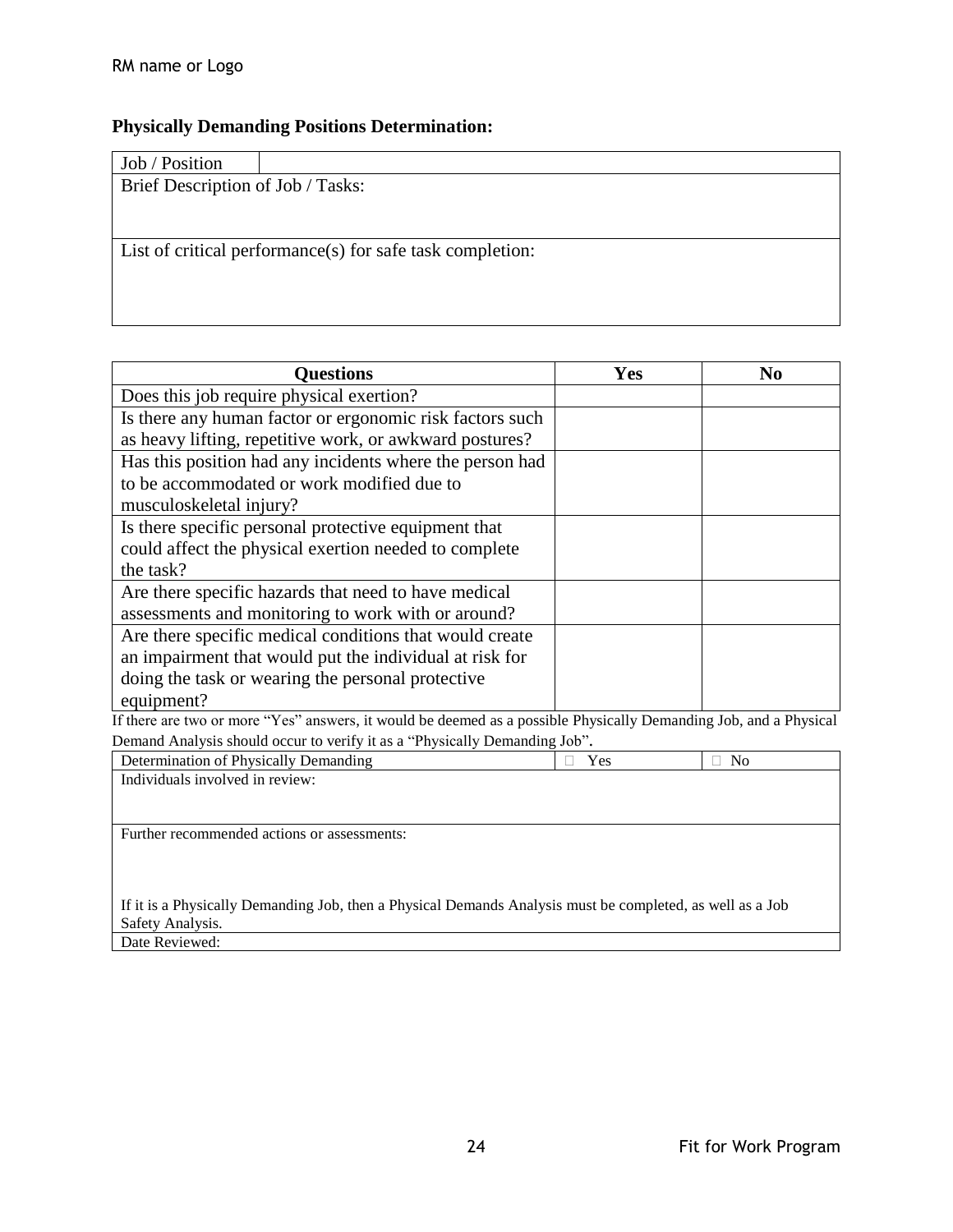# <span id="page-26-0"></span>**APPENDIX B** - Impairment Incident Report

| Employee / Individual's Name:                         |                                                                                                           |                               |                                     |
|-------------------------------------------------------|-----------------------------------------------------------------------------------------------------------|-------------------------------|-------------------------------------|
| Date & Time of Incident:                              |                                                                                                           |                               |                                     |
| Description of Incident:                              |                                                                                                           |                               |                                     |
| Description of Position:<br>Safety Sensitive position |                                                                                                           |                               |                                     |
| Non-safety sensitive position                         |                                                                                                           |                               |                                     |
| Reason for<br>Discussion /                            | $\Box$ Impairment test<br>result                                                                          | $\Box$ Self report            | $\Box$ Witness / others<br>involved |
| Reporting                                             | $\Box$ Other (describe)                                                                                   |                               |                                     |
| Impairment test<br>result                             | To be included only if program component of impairment tests<br>conducted                                 |                               |                                     |
| Drugs or alcohol                                      | Observed use                                                                                              | Possession on site            | Smell of alcohol                    |
| <b>Behavior</b>                                       | $\Box$ Inappropriate                                                                                      | $\Box$ Lack of focus or       | $\Box$ Lying or implausible         |
|                                                       | verbal or emotional<br>response                                                                           | concentration                 | excuses for behavior                |
|                                                       | $\Box$ Sleepy / Fatigued                                                                                  | Combative                     | Insulting                           |
|                                                       | Nervous                                                                                                   | Irritable                     | Confused                            |
|                                                       | Excited                                                                                                   | $\Box$ Uncooperative          | □ Poor Memory /<br>Forgetfulness    |
|                                                       | Overly talkative                                                                                          | <b>Exaggerated politeness</b> |                                     |
|                                                       | $\Box$ repeated errors or other unexplained changes in job performance<br>such as absenteeism or lateness |                               |                                     |
|                                                       | Other (describe) erratic / unusual behavior or unsafe / careless<br>conduct                               |                               |                                     |
| <b>Unusual Actions</b>                                | $\Box$ Sweating                                                                                           | Slow reactions                | $\Box$ Over emotional –<br>crying   |
|                                                       | $\Box$ Quick moving                                                                                       | $\Box$ Tremors /<br>Shaking   | $\Box$ Red or glassy eyes           |